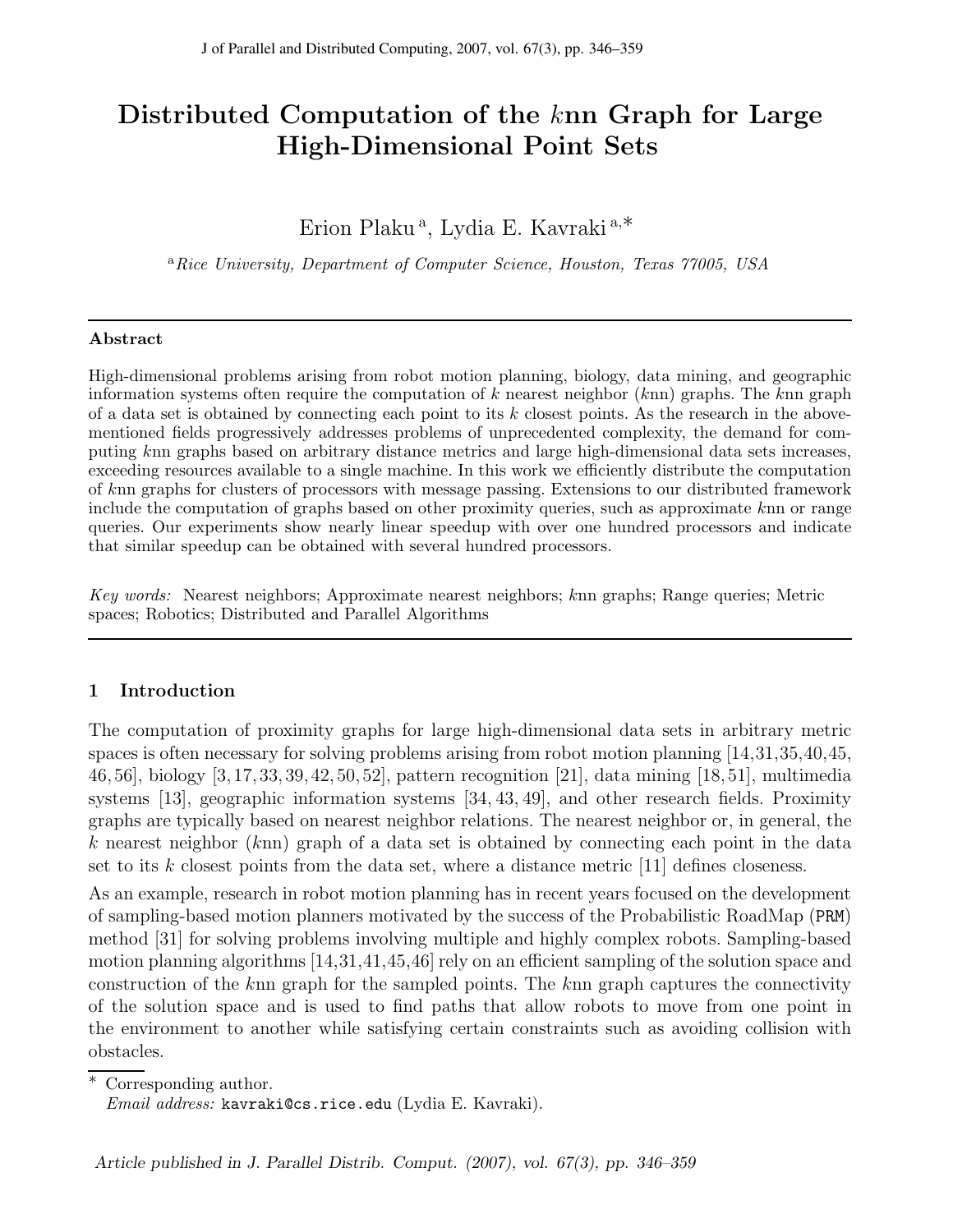The use of knn graphs combined with probabilistic methods also has promise in the study of protein folding [3, 17, 52]. Other applications of knn searches and graphs in biology include classifying tumors based on gene expression profiles [42], finding similar protein sequences from a large database [33, 39], and docking of molecules for computer-assisted drug design [50].

In pattern recognition and data mining, nearest neighbors are commonly used to classify objects based upon observable features [13, 18, 21, 51]. During the classification process, certain features are extracted from the unknown object and the unknown object is classified based on the features extracted from its k nearest neighbors.

In geographic information systems [34,43,49], a commonly encountered query is the computation of knn objects for points in space. Examples of queries include finding "the nearest gas stations from my location" or "the five nearest stars to the north star."

As research in robot motion planning, biology, data mining, geographic information systems, and other scientific fields progressively addresses problems of unprecedented complexity, the demand for computing knn graphs based on arbitrary distance metrics and large high-dimensional data sets increases, exceeding resources available to single machines [48]. In this paper, we address the problem of computing the knn graph utilizing multiple processors communicating via message passing in a cluster system with no-shared memory and where the amount of memory available to each processor is limited. Our model of computation is motivated by many scientific applications where the computation of the knn graph is needed for massive data sets whose size is dozens or even hundreds of gigabytes. Since such applications are also computationally intensive and the knn graph constitutes only one stage of the overall computation, it is important to fit as much of the data as possible in the main memory of each available processor in order to reduce disk operations. The challenge lies in developing efficient distributed algorithms for the computation of the knn graph, since nearest-neighbors computations depend on all the points in the data set and not just on the points stored in the main memory of a processor.

The contribution of our work is to develop a distributed decentralized framework that efficiently computes the knn graph for extensively large data sets. Our distributed framework utilizes efficient communication and computation schemes to compute partial knn results, collect information from the partial results to eliminate certain communication and computation costs, and gather partial results to compute knn queries for each point in the data set. The partial knn results are computed by constructing and querying sequential knn data structures  $[8,23,26-28,55]$ stored in the main memory of each processor. Our distributed framework works with any sequential knn data structure and is also capable of taking advantage of specific implementations of sequential knn data structures to improve the overall efficiency of the distribution.

Our distributed framework supports the efficient computation by hundreds of processors of very large knn graphs consisting of millions of points with hundreds of dimensions and arbitrary distance metrics. Our experiments show nearly linear speedup on one hundred and forty processors and indicate that similar speedup can be obtained on several hundred processors.

Our distributed framework is general and can be extended in many ways. One possible extension is the computation of graphs based on approximate knn queries  $[4, 16, 32, 36, 38, 47, 54]$ . In an approximate knn query, instead of computing exactly the  $k$  closest points to a query point, it suffices to compute k points that are within a  $(1 + \epsilon)$  hypersphere from the k-th closest point to the query point. Approximate knn queries provide a trade-off between efficiency of computation and quality of neighbors computed for each point. Another possible extension is the computation of graphs based on range queries [5, 9, 19]. In a range query, we are interested in computing all the points in the data set that are within some predefined distance from a query point. Range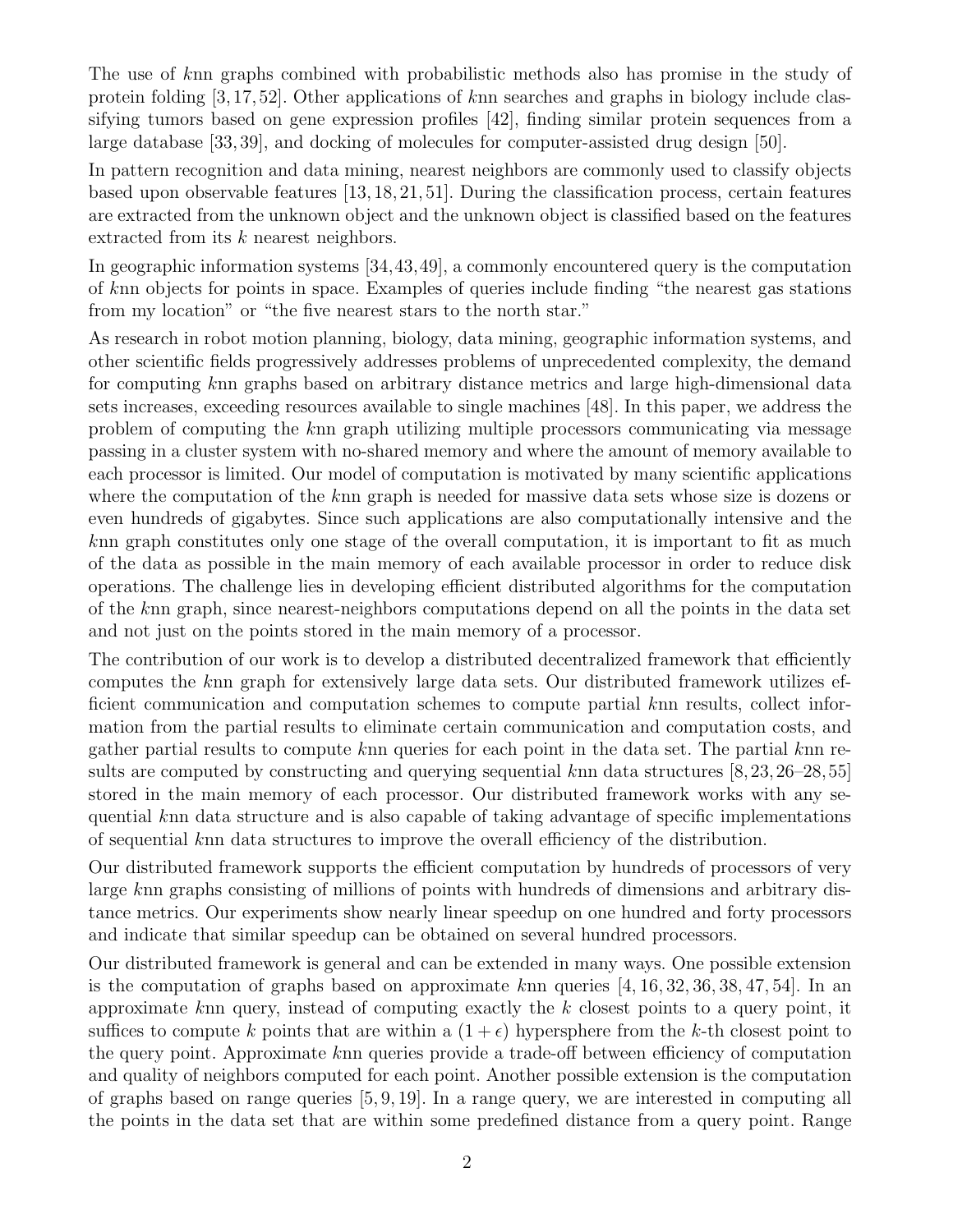queries are another type of proximity queries with a wide applicability.

The rest of the paper is organized as follows. In section 2 we review related work. In section 3 we formally define the problem of computing the knn graph, describe the distributed model of computation, and then present a distributed algorithm for computing knn graphs. We also discuss how to extend our distributed framework to compute graphs based on approximate knn and range queries. In section 4 we describe the experimental setup, the data sets for testing the efficiency of the distribution, and the results obtained. We conclude in section 5 with a discussion on the distributed algorithm.

### 2 Related Work

The computation of the knn graph of a data set S is based on the computation of the k nearest neighbors for each point  $s \in S$ . The computation of the k nearest neighbors for a point  $s \in S$  is referred to as a knn query and s is referred to as a query point. In this section we review work related to the sequential and distributed computation of knn queries and knn graphs.

Motivated by challenging problems in many research fields, a large amount of work has been devoted to the development of efficient algorithms for the computation of  $k$ nn queries [4, 8, 15, 23, 26–28, 36, 55]. The computation of knn queries usually proceeds in two stages. During a preprocessing stage, a data structure  $T<sub>S</sub>$  is constructed to support the computation of knn queries from a given a data set S. During the query stage, searches are performed on  $T<sub>S</sub>$  to compute the k nearest neighbors of a query point s, denoted  $T_S(s, k)$ . The same data structure  $T_S$  can be used for the computation of the k nearest neighbors from the data set S to any query point;  $T<sub>S</sub>$  is modified only when points are added to or removed from S. In knn literature, references to the knn data structure encompass both the structure of the data,  $T<sub>S</sub>$ , and the algorithms to query the data structure to obtain the k nearest neighbors,  $T_S(s, k)$ .

Researchers have developed many efficient data structures for the computation of knn queries based on Euclidean distance metrics [4, 15, 23, 26, 36]. However, many challenging applications stemming from robot motion planning, biology, data mining, geographic information systems, and other fields, require the computation of knn queries based on arbitrary distance metrics. Although a challenging problem, progress has been made towards the development of efficient data structures supporting knn queries based on arbitrary distance metrics [8,28,55]. During the preprocessing stage, usually a metric tree [53] is constructed hierarchically as the data structure  $T<sub>S</sub>$ . One or more points are selected from the data set and associated with the root node. Then the distances from the points associated with the root node to the remaining points in the data set are computed and used to partition the remaining points in the data set into several smaller sets. Each set in the partition is associated with a branch extending from the root node. The extension process continues until the cardinality of the set in the partition is smaller than some predefined constant. For example, in the construction of vantage-point trees [55], the median sphere centered at the point associated with the root is used to partition the data set into points inside and outside the sphere, while in the construction of GNAT [8], the data set is clustered using an approximate k-centers algorithm and each center is associated with a branch extending from the root. Figure 1 illustrates the construction of a metric tree for GNAT. During the query stage, precomputed distances, lower and upper bounds on the distances between points associated with the nodes of the tree, triangle inequality, and other properties and heuristics are used to prune certain branches of the tree in order to improve the efficiency of computing knn queries.

In addition to the development of more efficient sequential knn algorithms, distributed algorithms that take full advantage of all the available resources provide a viable alternative for the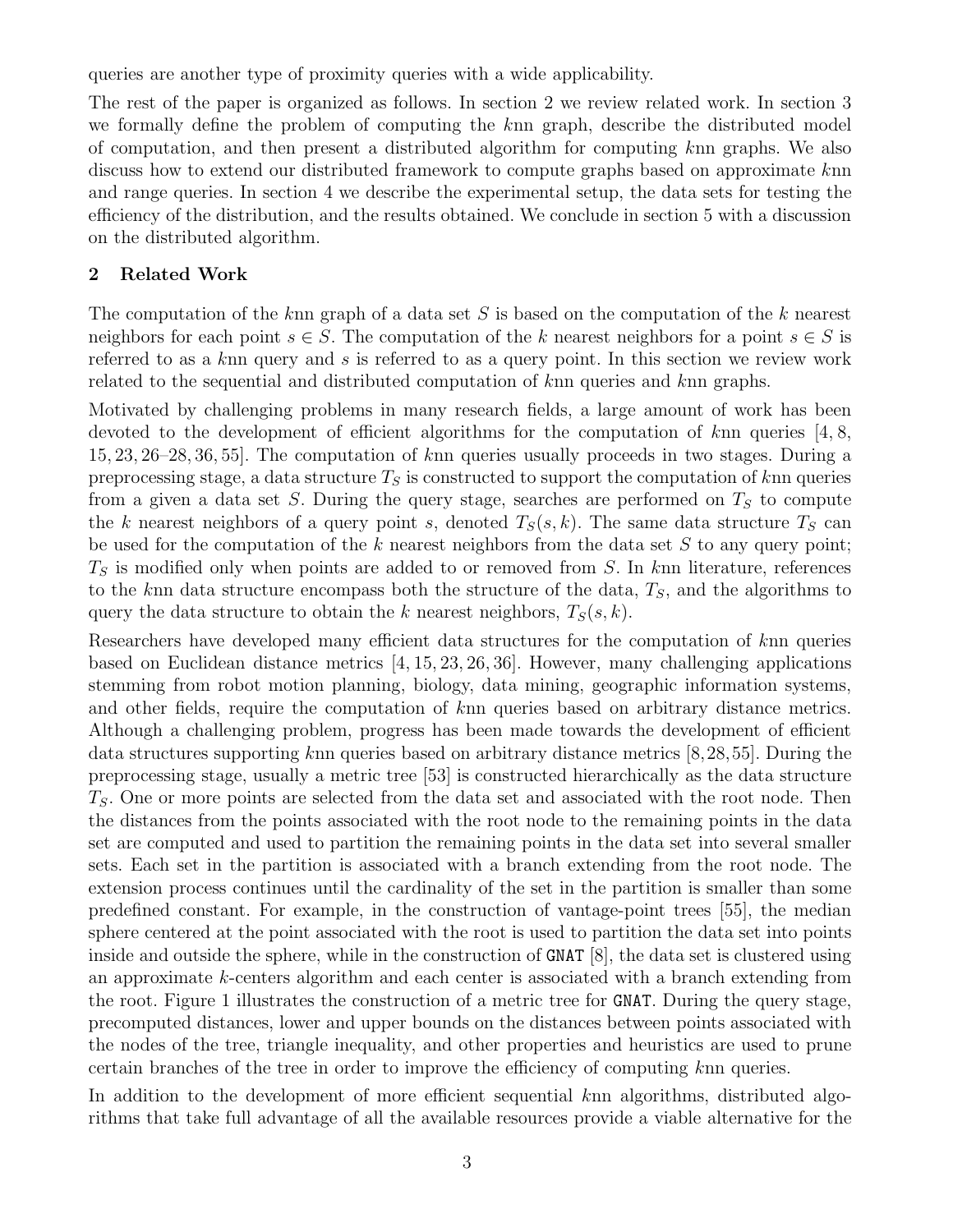

Fig. 1. The hierarchical structure of the metric tree in GNAT [8]. Illustrated are the points of the data set and the spheres, represented as circles, associated with each node of the tree.

computation of knn queries. Research on distributed knn algorithms mostly focuses on the development of algorithms for computing knn queries based on Euclidean distance metrics. The work in [43] addresses parallel processing of knn queries in declustered spatial data in 2-dimensional Euclidean spaces for multiple processors communicating through a network. The work is based on the parallelization of nearest neighbor search using the R-tree data structure [26] and could be generalized to d-dimensional Euclidean spaces. The work in [29] shows how to compute knn queries for 3-dimensional Euclidean point sets for a shared-memory grid environment utilizing general grid middle-ware for data intensive problems. In [49], knn queries are computed efficiently in an integration middleware that provides federated access to numerous loosely coupled, autonomous data sources connected through the internet.

There is also research on distributed algorithms for computing knn graphs, but the focus again is on knn graphs based on Euclidean distance metrics. In [20], an algorithm is presented for the computation of the knn graph for a 2-dimensional Euclidean point set for coarse grained multicomputers that runs in time  $\Theta(n \log n/p + t(n, p))$ , where n is the number of points in the data set, p is the number of processors, and  $t(n, p)$  is the time for a global-sort operation. The work in [12] develops an optimal algorithm for the computation of the knn graph of a point set in d-dimensional Euclidean space based on the well-separated pair decomposition of a point set that requires  $O(\log n)$  time with  $O(n)$  processors on a standard CREW PRAM model.

Recent progress in the development of parallel and distributed databases and data mining has spawned a large amount of research in the development of efficient distributed algorithms for the computation of knn queries  $[44,57]$ . In [1], the PN-tree is developed as an efficient data structure for parallel and distributed multidimensional indexing and can be used for the computation of knn queries for certain distance metrics. The computation of knn queries using the PNtree data structure depends on clustering of points into nodes and projections of nodes over each dimension, which is not generally possible for arbitrary distance metrics. In [7], a parallel algorithm is developed for computing multiple knn queries based on arbitrary distance metrics from a database. Experimental results on Euclidean data sets and up to 16 servers show close to linear speedup. We note that the focus of parallel and distributed databases and data mining is on applications that are usually I/O intensive and require the computation of one or several knn queries. The focus of the work in this paper is different. This paper targets applications that are computationally intensive, require the computation of the knn graph, and the computation of the knn graph constitutes only one stage of the entire computation. Our motivation comes from our research in robot motion planning and biology  $[14, 22, 30, 37, 40, 45, 46]$ , where the knn graph is computed to assist in the computation of paths for robots or exploration of high-dimensional state spaces to analyze important properties of biological processes.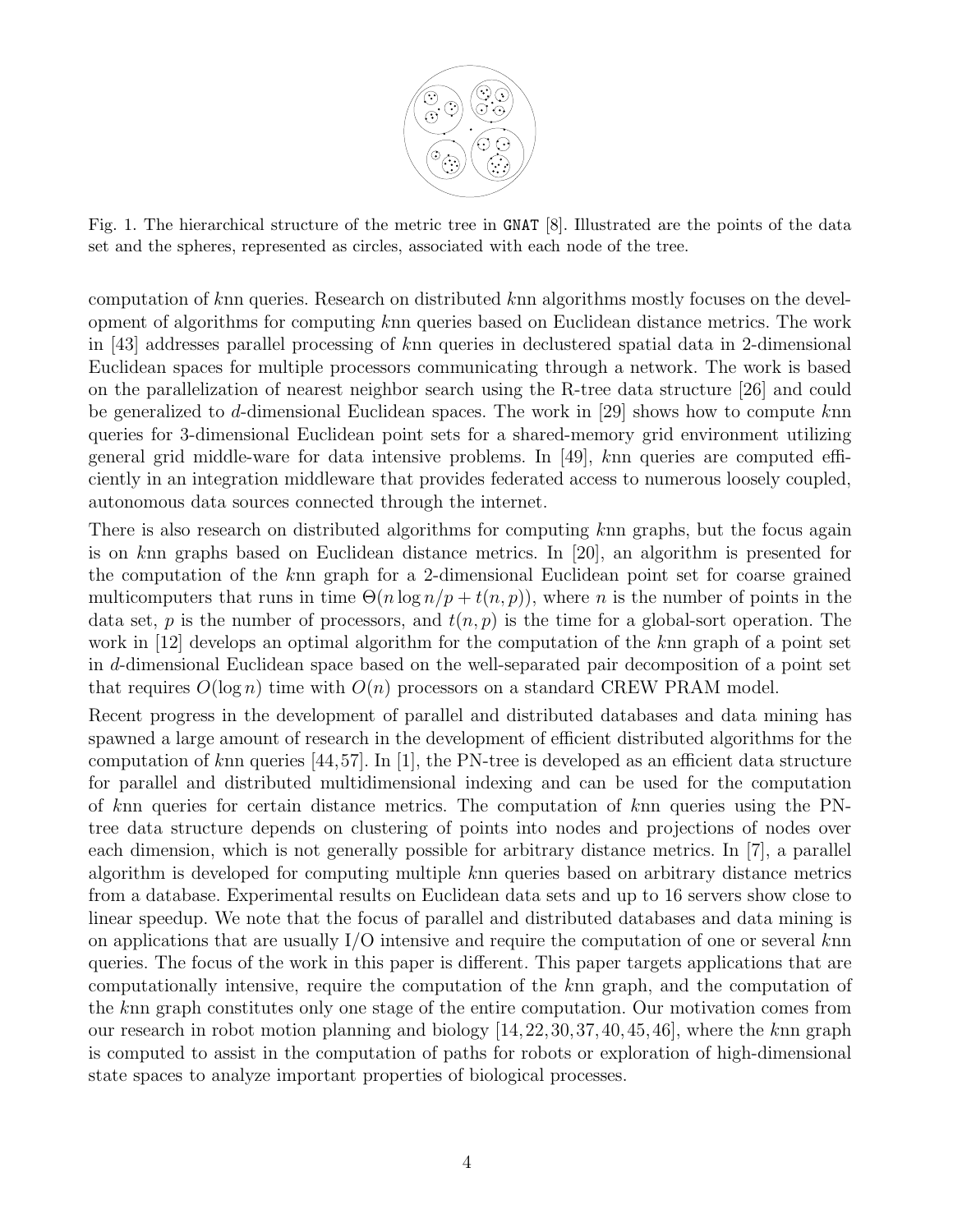### 3 Distributed Computation of the knn Graph

Our distributed algorithm for the computation of the knn graph utilizes sequential knn data structures, such as those surveyed in section 2, for the partial computation of knn queries and efficient communication and computation schemes for computing the  $k$  nearest neighbors of each point in the data set. The description of the distributed algorithm is general and applicable to any knn data structure. We initially present the distributed algorithm by considering the knn data structure as a black-box and later discuss how to take advantage of the specific implementations of the knn data structures to improve the efficiency of the distributed algorithm for the computation of the knn graph. At the end of this section, we also discuss possible extensions to the distributed framework including computation of graphs based on approximate knn and range queries.

#### 3.1 Problem Definition

Let the pair  $(S, \rho)$  define a metric space [11], where S is a set of points and  $\rho : S \times S \to \mathbb{R}^{\geq 0}$ is a distance metric that for any  $x, y, z \in S$  satisfies the following properties: (i)  $\rho(x, y) \geq 0$  and  $\rho(x, y) = 0$  iff  $x = y$  (positivity); (ii)  $\rho(x, y) = \rho(y, x)$  (symmetry); and (iii)  $\rho(x, y) + \rho(y, z) \ge$  $\rho(x, z)$  (triangle inequality). Let  $S = \{s_1, s_2, \ldots, s_n\} \subset S$  be a collection of n points defining the data set. Let  $k \in \mathbb{N}$  be an integer representing the number of nearest neighbors. The k nearest neighbors (knn), denoted by  $N_S(s_i, k)$ , of a point  $s_i \in S$  are defined as the k closest points to  $s_i$  from  $S - \{s_i\}$  according to the metric  $\rho$ . The knn graph of  $S, G(S, k) = (V, E),$  is an undirected graph where  $V = \{v_1, \ldots, v_n\}$ , with  $v_i$  corresponding to  $s_i$ , and  $E = \{(v_i, v_j) \in V^2$ :  $s_i \in N_S(s_j, k) \vee s_j \in N_S(s_i, k)$ .

#### 3.2 Model of Computation

Let  $P = \{P_1, P_2, \ldots, P_p\}$  be the set of all the available processors for the computation of  $G(S, k)$ . Let  $S_1, S_2, \ldots, S_p$  be a partition of S, i.e.,  $S = S_1 \cup S_2 \cup \cdots \cup S_p$  and  $S_i \cap S_j = \emptyset$  for all  $i, j \in \{1, 2, \ldots, p\}$  and  $i \neq j$ . Let  $T_{S_i}$  be a data structure that computes knn queries for the set  $S_i$ , i.e., querying  $T_{S_i}$  with  $s \in S$  and  $k \in \mathbb{N}$ , denoted  $T_{S_i}(s, k)$ , produces  $N_{S_i}(s, k)$ , where  $N_{S_i}(s, k)$ denotes the k closest points to s from  $S_i - \{s\}.$ 

In our model of computation, processors communicate via message passing and there is no-shared memory available. We assume restrictions on the memory available to each processor  $P_i \in P$ , similar to [20]. Processor  $P_i$  is capable of storing the set  $S_i$ , the data structure  $T_{S_i}$ , a small number of query points  $C_i \subset S - S_i$ , knn query results for  $|S_i| + |C_i|$  points, and a small amount of bookkeeping information. In addition, processor  $P_i$  is equipped with a small communication buffer to exchange messages, query points, and results with other processors.

Our model of computation is particularly well-suited for many scientific applications in different research fields such as robot motion planning, biological applications, etc., which often generate hundreds of gigabytes of data and require the computation of the knn graph  $G(S, k)$  for such extensively large data sets S. In addition to storage requirements, such applications are also computationally intensive and the computation of the knn graph  $G(S, k)$  constitutes only one stage of the overall computation. Therefore, effective distribution schemes, as the one we propose in this work, should use most of the main memory of each processor to store as much of the data set  $S$  as possible.

#### 3.3 Local Nearest Neighbor Queries

Each processor  $P_i \in P$  constructs a knn data structure  $T_{S_i}$  for the computation of knn queries  $N_{S_i}(s, k)$  for any point  $s \in S$ . The objective of the knn data structure  $T_{S_i}$  is the efficient compu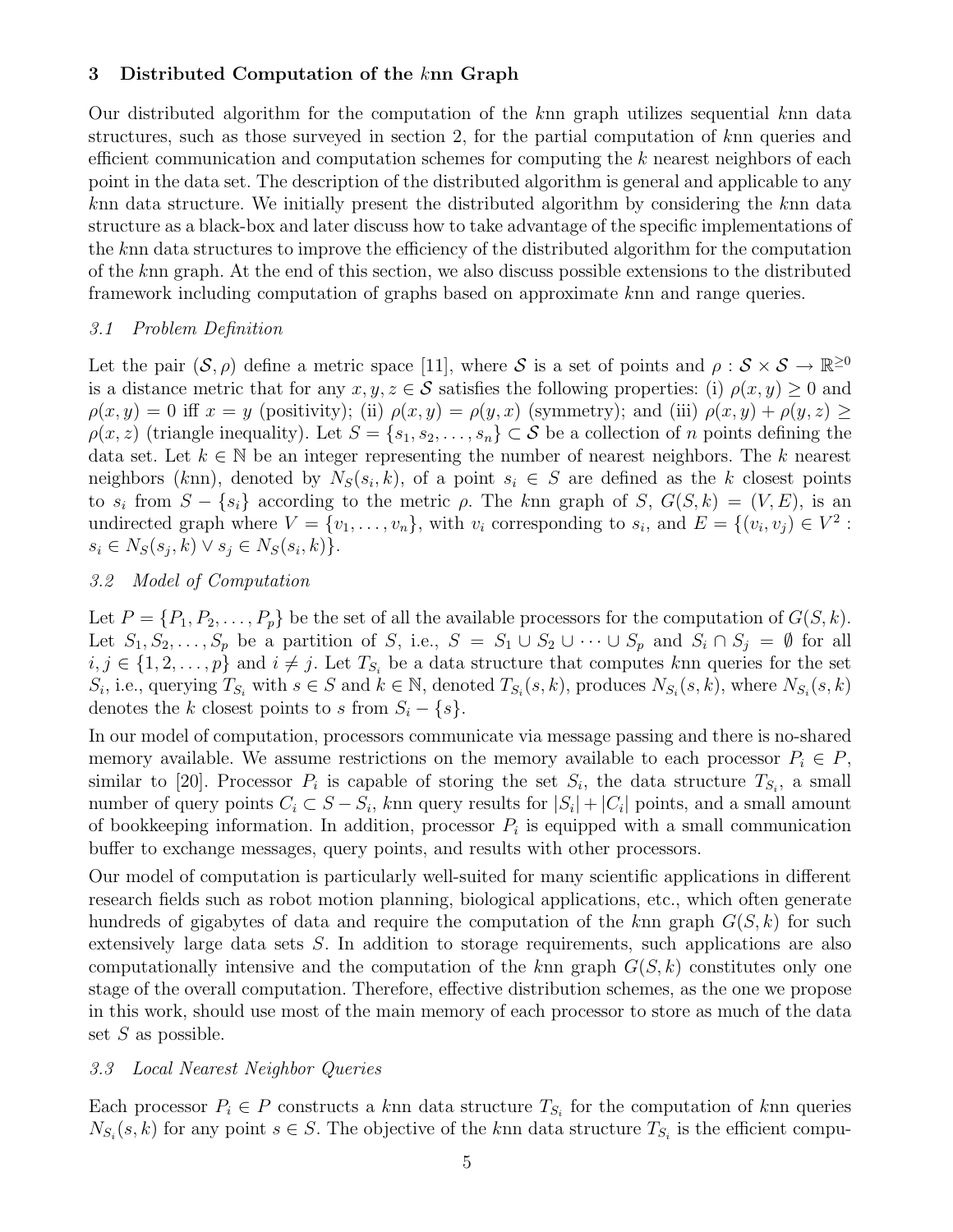tation of knn queries  $N_{S_i}(s, k)$  based on arbitrary distance metrics for any point  $s \in S$ . Several examples of efficient knn data structures can be found in [4, 8, 15, 23, 28, 36, 55]. The distributed algorithm considers the knn data structure  $T_{S_i}$  as a black-box it can query to obtain  $N_{S_i}(s, k)$  for any point  $s \in S$ . In this way, the distributed algorithm is capable of computing the knn graph utilizing any knn data structure  $T_{S_i}$ . In addition, the distributed algorithm is also capable of taking advantage of specific implementations of the knn data structures, as we discuss in section 3.5.7. It is important to note that processor  $P_i$  cannot query the knn data structure  $T_{S_i}$  to obtain  $N_S(s, k)$ , since only the portion  $S_i$  of the data set S is available to processor  $P_i$ . In our distributed algorithm we show how to compute  $N_S(s, k)$  for all  $s \in S$  efficiently.

#### 3.4 Data and Control Flow

Before relating the details of the distributed algorithm, we discuss data and control flow dependencies. The computation of the knn query  $N_S(s_i, k)$  for a point  $s_i \in S_i$  requires the combination of results obtained from querying the knn data structures  $T_{S_1}, \ldots, T_{S_p}$  associated with the processors  $P_1, \ldots, P_p$ , respectively, since S is partitioned into  $S_1, \ldots, S_p$ . Under our model of computation, each processor  $P_i$  is capable of storing only one knn data structure, i.e.,  $T_{S_i}$ , due to the limited amount of memory available to processor  $P_i$ . Furthermore, each processor  $P_i$  is equipped with only a small communication buffer which makes the communication of the data structure  $T_{S_i}$  from  $P_i$  to other processors prohibitively computationally expensive. Therefore, the only viable alternative for computing the knn query  $N_S(s_i, k)$  is for processor  $P_i$  to send the point  $s_i$  to other processors which in turn query their associated knn data structures and send back the results to  $P_i$ .

An efficient distribution of the computation of the knn graph  $G(S, k)$  can be achieved by maximizing useful computation. For each processor  $P_i \in P$ , the useful computation consists of (i) the computation of knn for points owned by processor  $P_i$  and (ii) the computation of knn for points owned by other processors. In order to maximize the useful computation by reducing idle times, it is important that each processor  $P_i$  handles requests from other processors as quickly as possible [25, 58].

The computation of knn queries for points owned by processor  $P_i$  requires no communication, while the computation of knn queries for points owned by other processors requires communication. Each processor  $P_i$  has a limited cache  $C_i$ , thus only a small number of points from other processors can be stored in  $C_i$ . Following general guidelines set forth in [25,58] for efficient distribution algorithms, in order to accommodate as many points from other processors as possible, it is important that processor  $P_i$  empties its cache  $C_i$  quickly. Hence, before computing any knn queries for points it owns, processor  $P_i$  first computes any knn queries pending in the cache  $C_i$ . Furthermore, in order to minimize the idle or waiting time of other processors, processor  $P_i$ also handles any communication requests made by other processors before computing any knn queries for the points it owns. In this way, processor  $P_i$  gives higher priority to requests from other processors and computes knn queries for points it owns only when there are no pending requests from other processors. The overall effect of this schema is shorter idle and waiting times for each processor which translates into better utilization of resources for useful computations.

We have designed a decentralized architecture for our distributed implementation of the computation of the knn graph  $G(S, k)$ . We utilize only asynchronous communication between different processors in order to minimize idle and waiting times. Each processor  $P_i$  is responsible for the computations of knn queries utilizing the data structure  $T_{S_i}$ , posting of requests to other processors for the computation of knn queries for points it owns, and ensuring a timely response to requests made by other processors.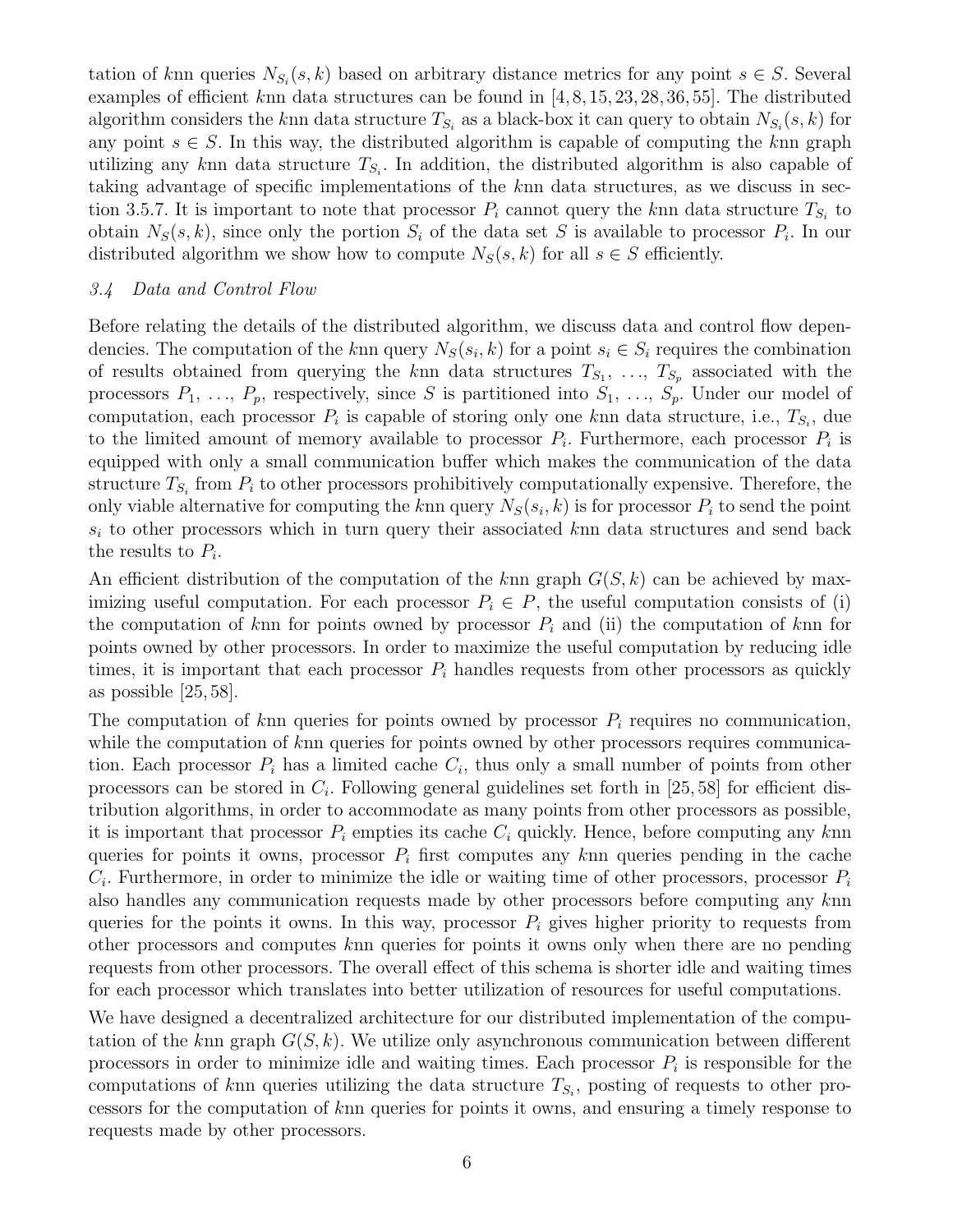DKNNG Algorithm: Distributed Computation of the knn Graph

|     | Input: $S_i \subset S = \{s_1, s_2, \ldots, s_n\}$ , points                  | <b>Output:</b> $N_S(s_i, k)$ for each $s_i \in S_i$ |                                  |  |  |
|-----|------------------------------------------------------------------------------|-----------------------------------------------------|----------------------------------|--|--|
|     | $k$ , number of nearest neighbors                                            |                                                     |                                  |  |  |
|     | Computation by processor $P_i$ . All communications are done asynchronously. |                                                     |                                  |  |  |
|     | 1: initialize cache $C_i \leftarrow \emptyset$                               | 14:                                                 | request results from $P'$        |  |  |
|     | 2: construct knn data structure $T_{S_i}$                                    |                                                     | 15: if received points then      |  |  |
|     | 3: while computing $G(S, k)$ is not over do                                  |                                                     | 16: if cache $C_i$ is full then  |  |  |
| 4:  | if cache $C_i$ is not empty then                                             | 17:                                                 | create room in $C_i$             |  |  |
| 5:  | select and remove one point s from $C_i$                                     |                                                     | 18: add received points to $C_i$ |  |  |
| 6:  | compute query $T_{S_i}(s,k)$                                                 |                                                     | 19: if received results then     |  |  |
| 7:  | send results to owner of s                                                   |                                                     | 20: update results               |  |  |
| 8:  | <b>if</b> cache $C_i$ is not full <b>then</b>                                |                                                     | 21: if no pending requests then  |  |  |
| 9:  | post request to fill $C_i$                                                   | 22:                                                 | select one point s from $S_i$    |  |  |
| 10: | if received "cache is not full" then                                         | 23:                                                 | compute query $T_{S_i}(s,k)$     |  |  |
| 11: | $P' \leftarrow$ processors posting the request                               | 24:                                                 | update results                   |  |  |
| 12: | select points from $S_i$ to send to P'                                       |                                                     | 25: end while                    |  |  |
| 13: | send the selected points to $P'$                                             |                                                     |                                  |  |  |

Algorithm 1. High-level description of the distributed computation of the knn graph. The pseudocode is applicable to each processor  $P_i \in P$ . The computation of the knn graph proceeds in stages and at the end of the computation each processor  $P_i$  stores the knn results  $N_S(s_i, k)$  for each point  $s_i \in S_i$ .

#### 3.5 Distributed Computation

The distributed knn algorithm DKNNG proceeds through several stages, as illustrated in Algorithm 1. After initializing the cache  $C_i$  to be empty and constructing the knn data structure  $T_{S_i}$ associated with the points in  $S_i$  (lines 1–2), each processor  $P_i$  enters a loop until the computation of the knn graph  $G(S, k)$  is complete (lines 3–24). Inside the loop, each processor  $P_i$  tests if there are pending computations in the cache  $C_i$  (lines 4–7), if the cache  $C_i$  needs to be filled (lines 8–9), if there are pending requests from other processors (lines 10–20), or if it should compute knn queries from the points  $S_i$  it owns (lines 21–24). As the computation proceeds, certain issues arise including how processor  $P_i$  processes queries pending in the cache, removes and adds queries to the cache, communicates with other processors to fill its cache and the cache of other processors with query points. Processor  $P_i$  considers the different stages in an order that attempts to minimize the idle and waiting times of other processors by handling pending requests from other processors [25, 58] as quickly as possible before it computes knn queries for the points it owns. We now describe each stage of DKNNG in more detail.

### 3.5.1 Cache is Not Empty

Processor  $P_i$  selects one point s from the cache  $C_i$  and computes its nearest neighbors utilizing the knn data structure  $T_{S_i}$ . The selection of the point s can be done in a variety of ways. One possibility is to apply the first-in first-out principle and select from the cache  $C_i$  the point s that has been in the cache  $C_i$  for the longest time. Processing the points in the order of addition to the cache has the benefit of guaranteeing that each point will eventually be processed and thus avoids the starvation problem. On the other hand, since other processors will possibly send to processor  $P_i$  several points at a time, processing of points in the cache  $C_i$  from processor  $P''$  will start only after all the points in the cache  $C_i$  from processor  $P'$  have been processed (assuming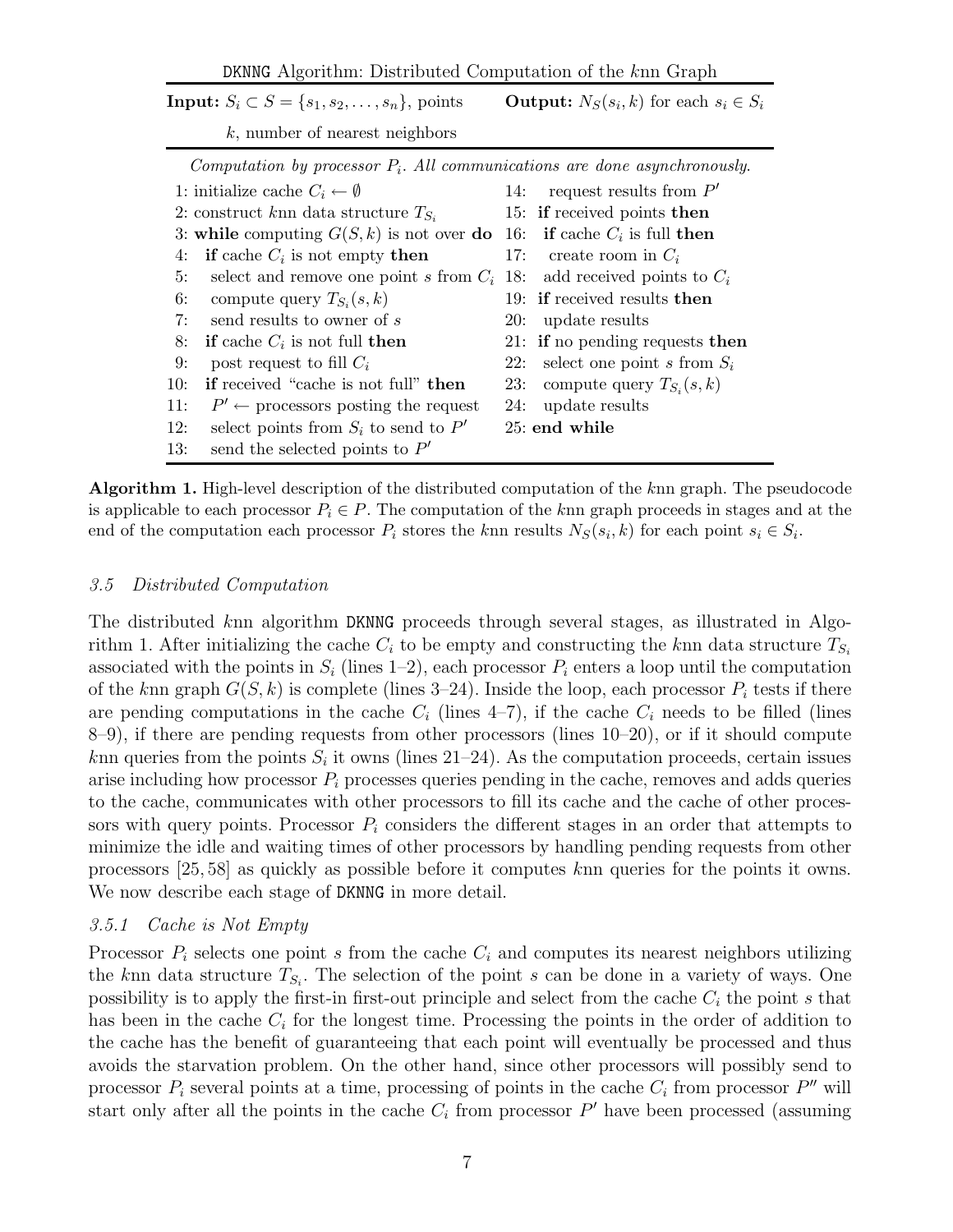that points from processor  $P'$  were added to the cache  $C_i$  before the points from processor  $P''$ .) In order to ensure a timely response to the requests from other processors, we introduce randomization to the selection process. A weight  $w<sub>s</sub>$  is associated with each point s in the cache  $C_i$ . The weight  $w_s$  is directly proportional to the time the point s has been in the cache  $C_i$  and inversely proportional to the number of points in the cache  $C_i$  owned by the processor that owns the point s. The constant of proportionality can be defined to also include a measure of the state of computation for each processor and the importance of the computation of the nearest neighbors for the point s to the processor that owns the point s. A probability  $p_s$  is computed as  $p_s = w_s / \sum_{s' \in C_i} w_{s'}$  and a point s is selected with probability  $p_s$  from the cache  $C_i$ . The weight  $w_s$  of a point s increases the longer s waits in the cache  $C_i$ , since  $w_s$  is directly proportional to the waiting time of s. Therefore, as s waits in the cache, the probability  $p_s$  increases and thus the likelihood that s will be the next point selected from  $C_i$  increases as well. In order to guarantee that there is no starvation and to ensure that points in the cache do not wait for long periods of time, we use a first-in first-out strategy to select points that have been in the cache for longer than a predefined maximum amount of time.

#### 3.5.2 Cache is Not Full

The objective of processor  $P_i$  is to maximize the useful computation [25, 58]. Consequently, it is important that there are always some points in the cache  $C_i$ , so that processor  $P_i$  can spend useful computation time computing knn queries on behalf of other processors. In this way, processor  $P_i$ postpones the computation of knn queries for its points as much as possible – these computations require no communication and can be done anytime.

Processor  $P_i$  requests from other processors to send to it several points in order to fill its cache  $C_i$ . In order to avoid communicating the same request over and over again, processor  $P_i$  sends the request only to those processors that have responded to a previous similar request. Processor  $P_i$ maintains a flag  $f_j$  for each processor  $P_j \in P - \{P_i\}$  that indicates if processor  $P_j$  has responded to a "cache is not full" request from processor  $P_i$ . Processor  $P_i$  sends the request to processor  $P_j$  only if the flag  $f_j$  is set to true. After posting the request to processor  $P_j$ , processor  $P_i$  sets the flag  $f_j$  to false. The flag  $f_j$  is set again to true when processor  $P_i$  receives a response from processor  $P_j$ . Initially, processor  $P_i$  assumes that every other processor  $P_j$  has responded to its request to fill the cache  $C_i$ .

When processor  $P_j$  receives a request from  $P_i$  to fill the cache  $C_i$ , processor  $P_j$  selects one or more points uniformly at random from  $S_j$  and sends the selected points to processor  $P_i$ . The selected points are never again considered by processor  $P_j$  for filling the cache  $C_i$  of processor  $P_i$ . In order to ensure that the same point is never sent to a processor more than once, processor  $P_j$  associates with each point  $s_j \in S_j$  and each processor  $P_i \in P - \{P_j\}$  a single bit  $b_{s_j, P_i}$  that indicates if point  $s_j$  has been sent to processor  $P_i$ . A point  $s_j$  is considered for selection iff  $b_{s_j,P_i}$ is set to false. The bit  $b_{s_j,P_i}$  is set to true when the point  $s_j$  is sent to processor  $P_i$ .

The bookkeeping information requires the additional storage of  $(|P|-1) + (|P|-1)|S_j|$  bits by each processor  $P_i \in P$ . This additional amount of bookkeeping is very small compared to the size of the data  $S_j$ . As an example, if  $|P| = 100$ ,  $S_j$  is 2GB large, each point  $s_j \in S_j$  has 200 dimensions, and each dimension is represented by a 64-bit double, the amount of bookkeeping is 15.84MB or equivalently 0.77% of the size of  $S_j$ .

#### 3.5.3 Received Points

Processor  $P_i$  receives points from other processors only as a response to the request of  $P_i$  to fill its cache  $C_i$ . If there is room in the cache  $C_i$ , the received points are added to the cache  $C_i$ .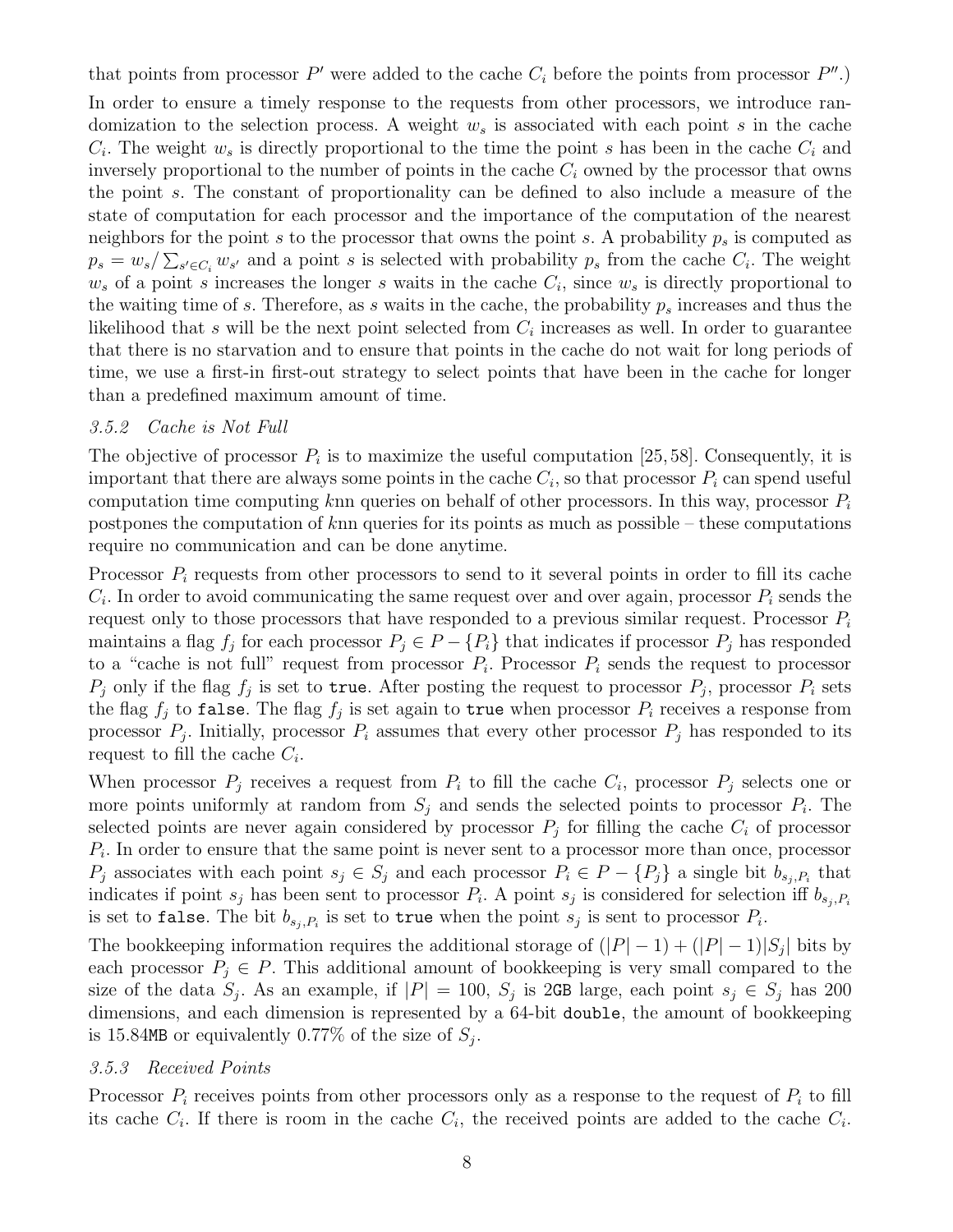Otherwise, processor  $P_i$  selects one point from the cache  $C_i$ , using the selection process discussed in section 3.5.1, and computes the knn query associated with it. This process continues until all the received points are added to the cache  $C_i$ .

### 3.5.4 Received Results

Processor  $P_i$  associates with each point  $s_i \in S_i$  the combined results of the knn queries computed by  $P_i$  and other processors. Let  $N_S(s_i, k)$  be the current knn results associated with the point  $s_i$ . Initially,  $N_S(s_i, k)$  is empty. Let  $N_{S_j}(s_i, k)$  be the knn results computed by processor  $P_j$  utilizing the knn data structure  $T_{S_j}$ . The set  $N_S(s_i, k)$  is updated by considering all the points  $s \in N_{S_j}(s_i,k)$  and adding to  $N_S(s_i,k)$  the point s iff  $|N_S(s_i,k)| < k$  or  $\rho(s,s_i) <$  $\min_{s' \in N_S(s_i, k)} \rho(s', s_i)$ . In other words, processor  $P_i$  merges the knn results computed by processor  $P_i$  with the current results. In the merging process, only the k closest neighbors are associated with the result  $N_S(s_i, k)$ .

### 3.5.5 No Pending Requests

If there are no pending requests, processor  $P_i$  has computed all the knn queries associated with the points in the cache  $C_i$  and has requested from other processors to fill its cache  $C_i$ . Furthermore, processor  $P_i$  has handled all the requests from other processors and, thus, it is free to compute knn queries from the points  $S_i$  it owns. Therefore, processor  $P_i$  selects one of the points  $s_i \in S_i$ , which has not been selected before, and computes the knn query  $N_{S_i}(s_i, k)$  utilizing the data structure  $T_{S_i}$ . The computed results  $N_{S_i}(s_i, k)$  are merged with the current results  $N_S(s_i, k)$ , as described in section 3.5.4.

Processor  $P_i$  uses the computations of the knn queries for points it owns to avoid possible idle or waiting times when it has handled all the requests from other processors. Doing such computations only when it is necessary increases the effective utilization of processors [25, 58] and consequently results in an efficient distribution of the computation of the knn graph  $G(S, k)$ .

# 3.5.6 Termination Criteria

The computation of the knn graph  $G(S, k)$  is complete when  $N_S(s, k)$  has been computed for each  $s \in S$ . Since S is partitioned into  $S_1, \ldots, S_p$ , it suffices if for each  $S_i$  and each  $s_i \in S_i$ , the computation of  $N_S(s_i, k)$  is complete. Observe that the computation of  $N_S(s_i, k)$  is complete iff processor  $P_i$ , which owns the point  $s_i$ , has combined the knn query results  $N_{S_1}(s_i,k), \ldots$  $N_{S_p}(s_i, k)$ , i.e., each processor  $P_j$  has computed the knn queries for the point  $s_i$  utilizing the knn data structure  $T_{S_j}$  and processor  $P_i$  has gathered and combined all the computed results into  $N_S(s_i,k)$ .

When the computation of  $N_S(s_i, k)$  is complete for all  $s_i \in S_i$ , processor  $P_i$  notifies all the other processors that the computation of knn queries for  $S_i$  is complete. Processor  $P_i$  meets the termination criteria when the computation of  $k$ nn queries for  $S_i$  is complete and when processor  $P_i$  receives from all the other processors  $P_j \in P - P_i$  the notification that the computation of  $k$ nn queries for  $S_j$  is complete.

Processor  $P_i$  detects the completion of the computation of  $N_S(s_i, k)$  for all  $s_i \in S_i$  by maintaining a counter. The counter is initially set to 0 and incremented each time processor  $P_i$  computes a query for a point it owns or when processor  $P_i$  receives results from another processor. When the counter reaches the value  $|P||S_i|$ , the computation of  $N_S(s_i, k)$  is complete for each point  $s_i \in S_i$ , since each processor has computed knn queries using each point  $s_i \in S_i$ .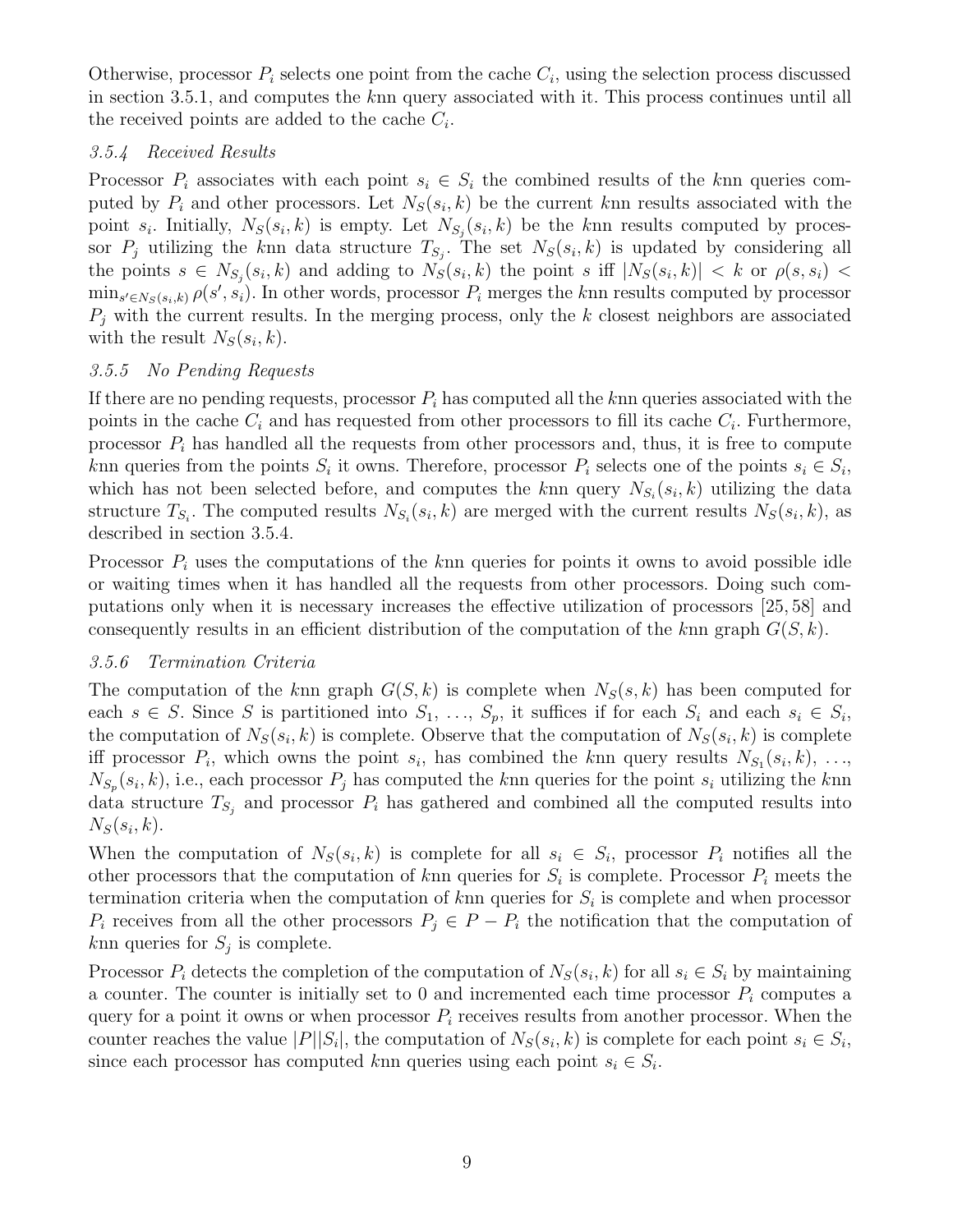

Fig. 2. Querying the GNAT [8] data structure. The empty circle drawn with a thick black perimeter represents the hypersphere  $B(s_i)$  centered at  $s_i$ . During the computation of the query  $T_{S_i}(s_i, k)$ , there is no need to consider points inside the circles with the solid lines, since these circles do not intersect  $B(s_i)$ .

### 3.5.7 Exploiting Properties of the knn Data Structure

Each processor  $P_i$  utilizes the knn data structure  $T_{S_i}$  for the computation of knn queries. As presented in Algorithm 1 (line 6), DKNNG considers each knn data structure  $T_{S_i}$  as a black-box. However, DKNNG not only works with any knn data structure, but it can easily take advantage of special properties of the knn data structure  $T_{S_i}$  to improve the overall performance.

The general idea consists of utilizing information gathered during the computation of knn queries by processor  $P_i$  or other processors to prune future computations of knn queries. Past computations could provide information that can be used to eliminate from consideration points in a data set that are too far from a query point to be its nearest neighbors. Such an idea has been successfully used by many efficient nearest neighbors algorithms [4,8,15,23,28,36,55]. The overall effect is that the computation of knn queries by other processors for some of the points owned by processor  $P_i$  may become unnecessary and thus the efficiency of DKNNG is improved since certain communication and computation costs are eliminated.

Pruning local searches: For the clarity of exposition, we illustrate how to take advantage of the knn data structures by considering GNAT [8] and kd-trees [23] as the data structure  $T_{S_i}$ . The description, however, is applicable to many knn data structures  $[4, 15, 28, 36, 55]$ .

GNAT is a hierarchical data structure based on metric trees [53] that supports the efficient computation of nearest neighbor searches. At the root level, the set  $S_i$  is partitioned into smaller sets using an approximate  $k$ -centers algorithm and each center is associated with a branch extending from the root. The construction process continues recursively until the cardinality of the set in the partition is smaller than some predefined constant. An illustration is provided in Figure 1.

GNAT is a suitable choice since it is efficient for large data sets and supports the computation of knn queries for arbitrary metric spaces, which is important in many research areas such as robot motion planning, biological applications, etc. An important property of GNAT is that the efficiency for the computation of knn for a point  $s_i \in S$  can be improved by limiting the search only to points that are inside a small hypersphere  $B(s_i)$  centered at  $s_i$ , as illustrated in Figure 2. We compute the radius  $r_{B(s_i)}$  of  $B(s_i)$  as the largest distance from  $s_i$  to a point in  $N_S(s_i, k)$ . When  $N_S(s_i, k)$  is empty,  $r_{B(s_i)}$  is set to  $\infty$ . As described in section 3.5.5,  $N_S(s_i, k)$  contains the partial results of the knn query for the point  $s_i$ . The computation of the knn query  $N_{S_j}(s_i, k)$  by processor  $P_j$  can significantly be improved by sending to it, in addition to  $s_i$ , the radius  $r_{B(s_i)}$ , since a point  $s_j \in S_j$  cannot be one of the k closest neighbors to  $s_i$  if it is outside  $B(s_i)$ , since there are already at least k points inside  $B(s_i)$ .

Other knn data structures, such as kd-trees [23] could be exploited in a similar way. A kdtree constructs a hierarchical representation of the data set based on axis-aligned hyperplane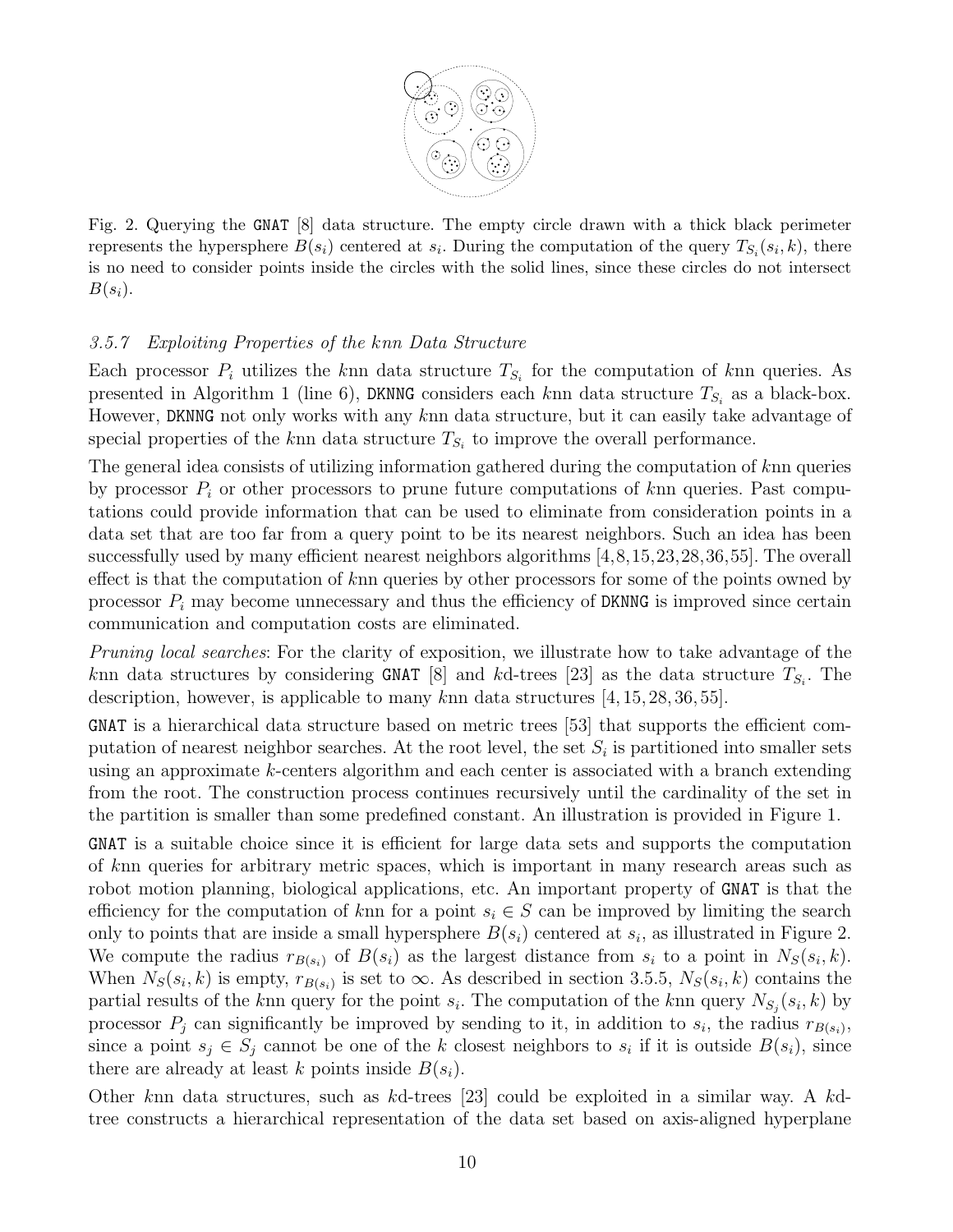

Fig. 3. Additional pruning of knn searches. The hypersphere  $B(s_i)$  is represented by the empty circle with the thick black perimeter, while the centers  $B(c_i)$  are represented by the circles with the points inside. Processor  $P_i$  can avoid sending the point  $s_i$  to processor  $P_j$ , since  $B(s_i)$  does not intersect any of the hyperspheres  $B(c_j)$ . Any point  $s_j \in S_j$  is at least a distance  $r_{B(s_i)}$  away from  $s_i$  and thus cannot be in  $N_S(s_i, k)$ , since  $N_S(s_i, k)$  already contains k points that are inside  $B(s_i)$ .

decompositions. At each level, an axis and a hyperplane through that axis is chosen and the data set is split into two sets depending on the side of the hyperplane each data point is located. The hyperplane is typically chosen to be the median of the points with respect to the coordinates of the chosen axis. The process is repeated recursively until the cardinality of the remaining data set is smaller than some predefined constant. The efficiency of the knn search can be improved by pruning subtrees whose associated hyperplane does not intersect with  $B(s_i)$ , since points in these subtrees cannot be closer to  $s_i$  than points already in  $B(s_i)$ . Therefore, the radius  $r_{B(s_i)}$ can be used by processor  $P_j$  to prune certain branches during the computation of  $N_{S_j}(s_i, k)$ .

Reducing communication and computation costs: The idea of pruning the knn search by limiting it to points inside a small hypersphere around the query point can be further utilized in other parts of DKNNG to improve its efficiency. During initialization, each processor  $P_i$  selects several points  $C_i \subset S_i$  as center points and associates each point  $s_i \in S_i$  with the closest center  $c_i \in C_i$ . The computation of the centers can be done in a variety of ways including algorithms similar to k-means [6] or approximate k-centers [8]. The radius of the hypersphere  $B(c_i)$  is computed as the largest distance from  $c_i \in C_i$  to a point associated with  $c_i$ . Processor  $P_i$  then sends  $c_i$ and  $r_{B(c_i)}$  for each  $c_i \in C_i$  to all other processors. Consider now the computation of  $N_{S_j}(s_i, k)$ by processor  $P_j$  for some point  $s_i \in S_i$ . A point  $s_j \in N_{S_j}(s_i, k)$  will be merged with  $N_S(s_i, k)$ iff  $\rho(s_j, s_i) < r_{B(s_i)}$ . Since  $s_j \in S_j$  is contained inside  $B(c_j)$  for some  $c_j \in C_j$ , then we know  $s_j$ cannot be merged with  $N_S(s_i, k)$  if  $B(s_i) \cap B(c_j) = \emptyset$ . Hence, processor  $P_i$  can avoid sending to processor  $P_j$  any point  $s_i \in S_i$  such that  $B(s_i) \cap B(c_j) = \emptyset$  for all  $c_j \in C_j$ , since none of the points in  $N_{S_j}(s_i, k)$  will be merged with  $N_S(s_i, k)$ . Such pruning further reduces the communication and computation costs of DKNNG. The idea is illustrated in Figure 3.

#### 3.5.8 Improving the Distribution by Preprocessing the Data Set

The efficiency of DKNNG can be further improved by partitioning the set S into sets  $S_1, \ldots, S_p$ , such that the partitioning improves the pruning of the knn search as discussed in section 3.5.7. One possibility is to partition  $S$  into  $p$  clusters of roughly the same size and assign each cluster to one processor. The clusters can be again computed using algorithms similar to k-means  $\lceil 6 \rceil$  or approximate k-centers  $[8]$ . The partition of the set S into clusters increases the likelihood that  $B(c_i) \cap B(c_j) = \emptyset$  for  $c_i \in C_i$  and  $c_j \in C_j$ , since points in  $S_i$  belong to a different cluster than points in  $S_j$ . Consequently, the likelihood that, for  $s_i \in S_i$ ,  $B(s_i) \cap B(c_j) = \emptyset$  for all  $c_j \in C_j$ , also increases. In such cases, the computation of the knn query  $N_{S_j}(s_i, k)$  becomes unnecessary and thus reduces overall computational and communication costs.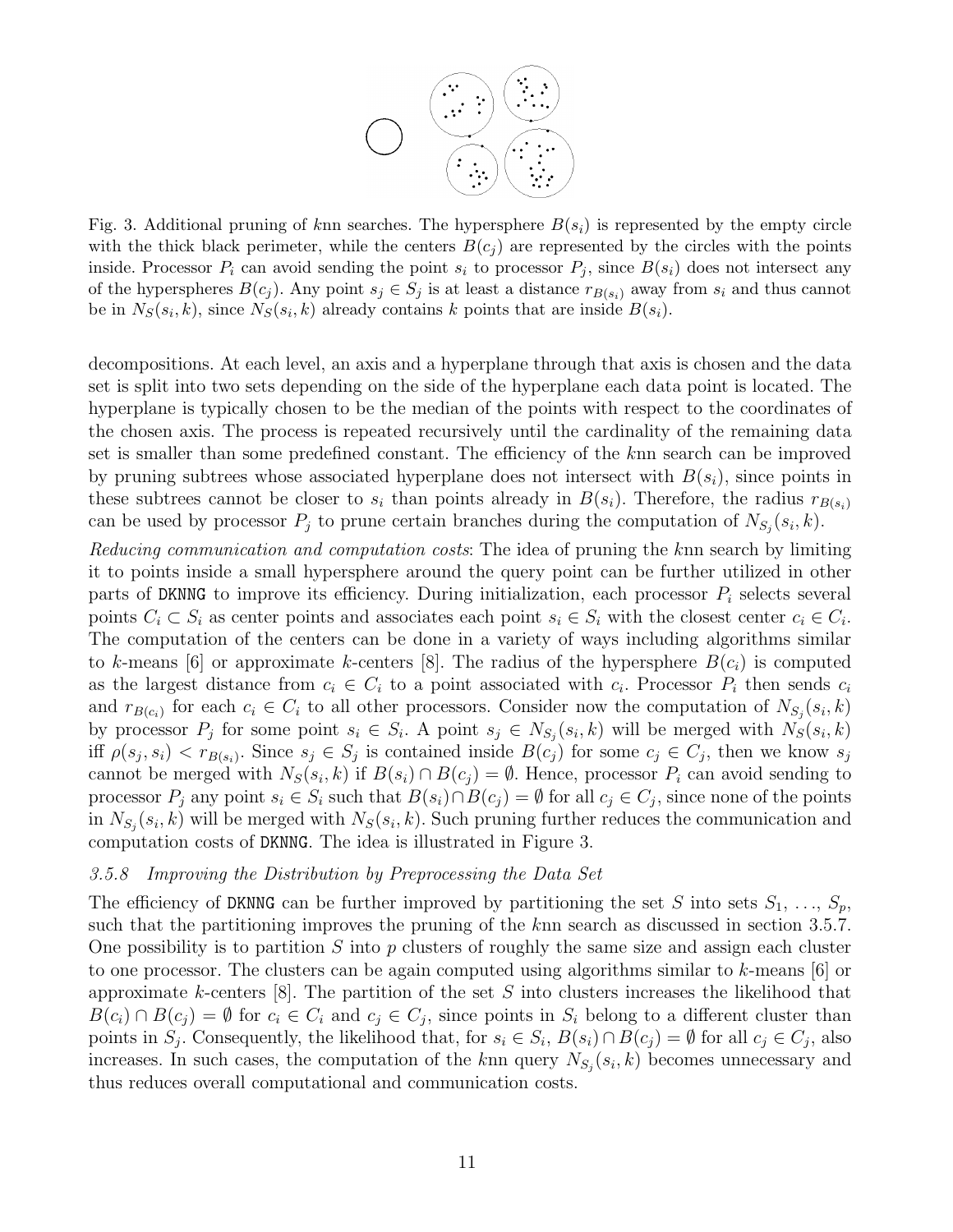### 3.6 Extensions to DKNNG

Although DKNNG is presented for the computation of the knn graph, the proposed framework can be extended and generalized in several ways. We now discuss how to apply and extend our distributed framework to compute graphs based on approximate knn queries and range queries.

### 3.6.1 Computation of Graphs Based on Approximate knn Queries

The computation of graphs based on approximate knn queries is a viable alternative to the computation of graphs based on knn queries for many applications in robot motion planning, biology, and other fields, especially for large high-dimensional data sets. In an approximate knn query, instead of computing exactly the k closest points to a query point, it suffices to compute  $k$ points that are within a  $(1+\epsilon)$  hypersphere from the k-th closest point to the query point. As the number of points and the dimension of each point in the data set increases, the computation of knn queries becomes computationally expensive and can be made more efficient by considering approximate knn queries. Approximate knn queries provide a trade-off between efficiency of computation and quality of neighbors computed for each point.

The DKNNG algorithm of Algorithm 1 easily supports the computation of graphs based on approximate knn queries. Since each data structure  $T_{S_i}$  is considered as a black-box, it suffices to use data structures  $T_{S_i}$  that support the computation of approximate knn queries instead of knn queries. Furthermore, efficient approximate nearest-neighbors algorithm exploit past computations to prune future searches in a similar fashion as exact nearest-neighbors algorithms [4,16,36]. Therefore, all the exploitations of the knn data structures to improve the efficiency of DKNNG, as discussed in section 3.5.7, are applicable to approximate knn data structures as well.

### 3.6.2 Computation of Graphs Based on Range Queries

Another extension is the computation of range queries instead of knn queries. In a range query, we are interested in computing all the points  $s \in S$  that are within some predefined distance  $\epsilon$ from a query point  $s_i \in S$ , i.e.,  $R_S(s_i, \epsilon) = \{s \in S : \rho(s, s_i) \leq \epsilon\}$ . Thus, we would like to compute  $R_S(s_i, \epsilon)$  for all the points  $s_i \in S$ . This is easily achieved by using data structures that support range queries instead of data structures that support knn queries. As in the case of the knn search, a large amount of work has been devoted to the development of efficient algorithms for the computation of range queries (see [19] for extensive references). One potential problem with range queries that could affect the performance of DKNNG is that the communication of the range results  $R_{S_j}(s_i, \epsilon)$  from processor  $P_j$  to processor  $P_i$  could be less efficient than the communication of  $N_{S_j}(s_i,k)$ , since it is possible that  $|R_{S_j}(s_i,\epsilon)| > k$ . On the other hand, the update of range results is more efficient than the update of knn results, since processor  $P_i$  updates range results by simply appending  $R_{S_j}(s_i, k)$  to  $R_S(s_i, k)$ . Furthermore, in the cases where the application we are interested in do not require processor  $P_i$  to store the results of  $R_S(s_i, \epsilon)$ , i. e., the results  $R_S(s_i, \epsilon)$  can be stored in any of the available processors, then the communication of the range results  $R_{S_j}(s_i, k)$  from processor  $P_j$  to processor  $P_i$  is unnecessary. Unlike in the case of the computation of knn queries where results computed from other processors can be used to reduce the radius of the hypersphere centered at the query point, in the case of range queries, the radius of the hypersphere centered at the query point remains fixed to  $\epsilon$  throughout the distributed computation. Therefore, processor  $P_j$  can avoid communicating the range results  $R_{S_j}(s_i, \epsilon)$  to processor  $P_i$  and keep the results stored in its memory. In cases where storing  $R_{S_j}(s_i, \epsilon)$  exceeds the memory capacity available to processor  $P_j$ , then processor  $P_j$  writes the range results  $R_{S_j}(s_i, \epsilon)$ to a file.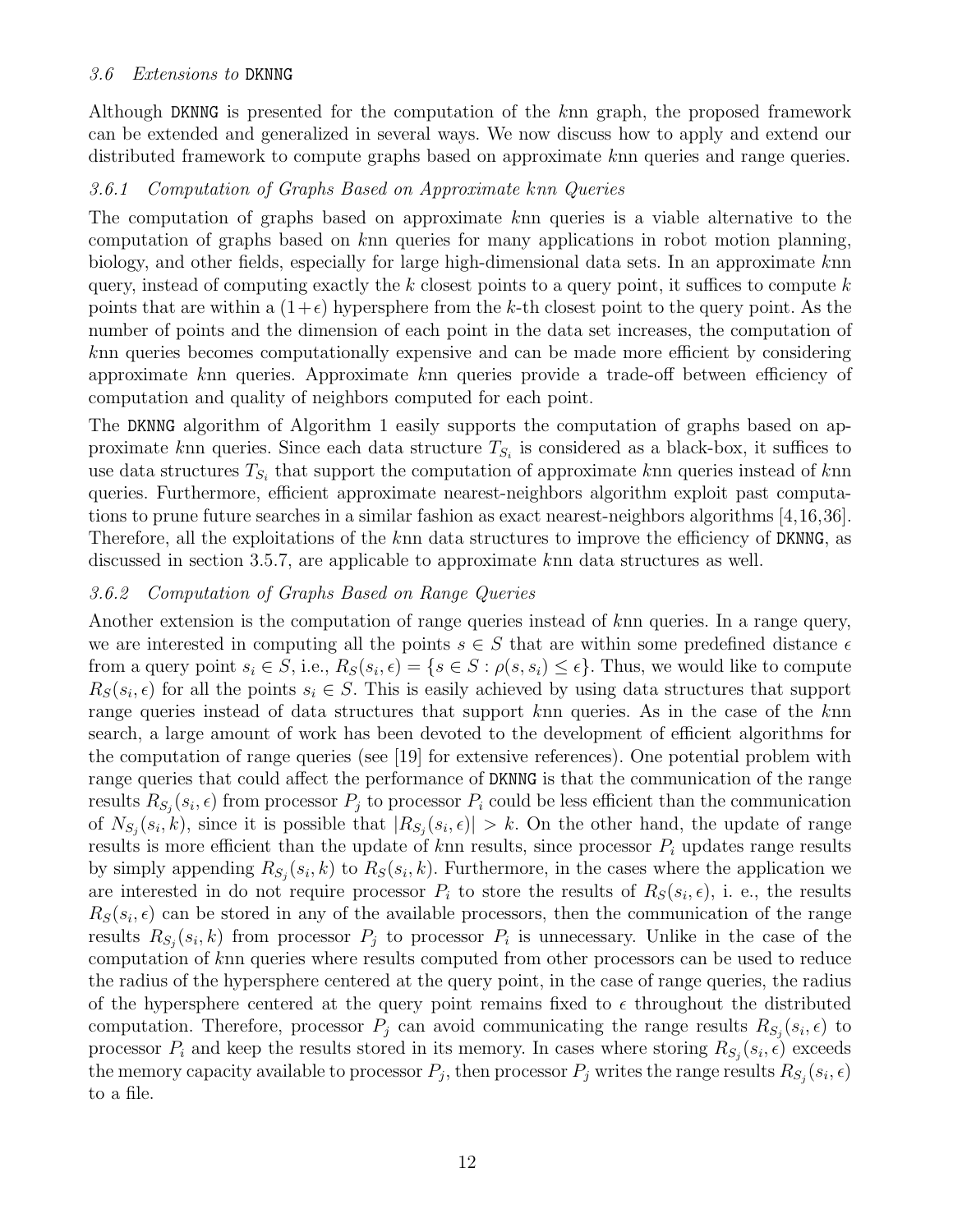# 4 Experiments and Results

Our experiments were designed to evaluate the performance of DKNNG compared to the sequential implementation.

# 4.1 Hardware and Software Setup

The implementation of DKNNG was carried out in ANSI  $C/C++$  using the MPICH implementation of MPI standard for communication. Code development and initial experiments were carried out in Rice Terascale Cluster, PBC Cluster, and Rice Cray XD1 Cluster ADA. The experiments reported in this paper were run on the Rice Terascale Cluster, a 1 TeraFLOP Linux cluster based on Intel <sup>®</sup> Itanium<sup>®</sup> 2 processors. Each node has two 64-bit processors running at 900MHz with 32KB/256KB/1.5MB of L1/L2/L3 cache, and 2GB of RAM per processor. The nodes are connected by a Gigabit Ethernet network. For the DKNNG experiments, we used two processors per node.

# 4.2 Data Sets

In this section, we describe the data sets we used to test the performance of DKNNG, how these data sets were generated, and the distance metrics we used in the computation of the knn graph.

# 4.2.1 Number of Points and Dimensions

We tested the performance of DKNNG on data sets of varying number of points and dimension. We used data sets with 100000, 250000, and 500000 points and 90, 105, 174, 203, 258, and 301 dimensions. The 18 data sets obtained by combining all possible variations in the number of points and dimension varied in capacity from 83MB to 1.3GB. In addition, we also used data sets with 1000000, 2000000, and 3000000 points and 504 and 1001 dimensions. The additional 6 data sets obtained by combining all possible variations in the number of points and dimensions varied in capacity from 3.75GB to 22.37GB.

# 4.2.2 Generation of Data Sets

Each data set was obtained from motion planning benchmarks, since motion planning is our main area of research. The objective of motion planning is to compute collision-free paths consisting of rotations and translations for robots comprised of a collection of polyhedra moving amongst several polyhedral obstacles. An example of a path obtained by a motion planning algorithm is shown in Figure 4(a). In our benchmarks, the robots consisted of objects described by a large number of polygons, such as 3-dimensional renderings of the letters of the alphabet, bent cylinders, and the bunny, as illustrated in Figure  $4(b)$ , and the obstacles consisted of the walls of a 3-dimensional maze, as illustrated in Figure  $4(c)$ . Floor and ceiling are removed from Figure  $4(c)$ to show the maze.

Efficient motion planning algorithms, such as  $[24, 31, 41, 45, 46]$ , construct the knn graph using points representing configurations of the robots. The configuration of a robot is a 7-dimensional point parameterized by a 3-dimensional position and an orientation represented by a 4-dimensional quaternion [2]. (We note that the robot has only 6 degrees of freedom, three for translation and three for rotation. The fourth parameter in the parameterization of the rotation is redundant, since unit quaternions suffice for the representation of rotations.) The configuration of  $\ell$  robots is a 7ℓ-dimensional point obtained by concatenating the configurations of each robot. The distance between two configurations of a single robot is defined as the geodesic distance in  $SE(3)$  [10]. For multiple robots, the distance between two configurations is defined by summing the  $SE(3)$ distances between the corresponding configuration projections for each robot [14]. The computation of the geodesic distance is an expensive operation as it requires the evaluation of several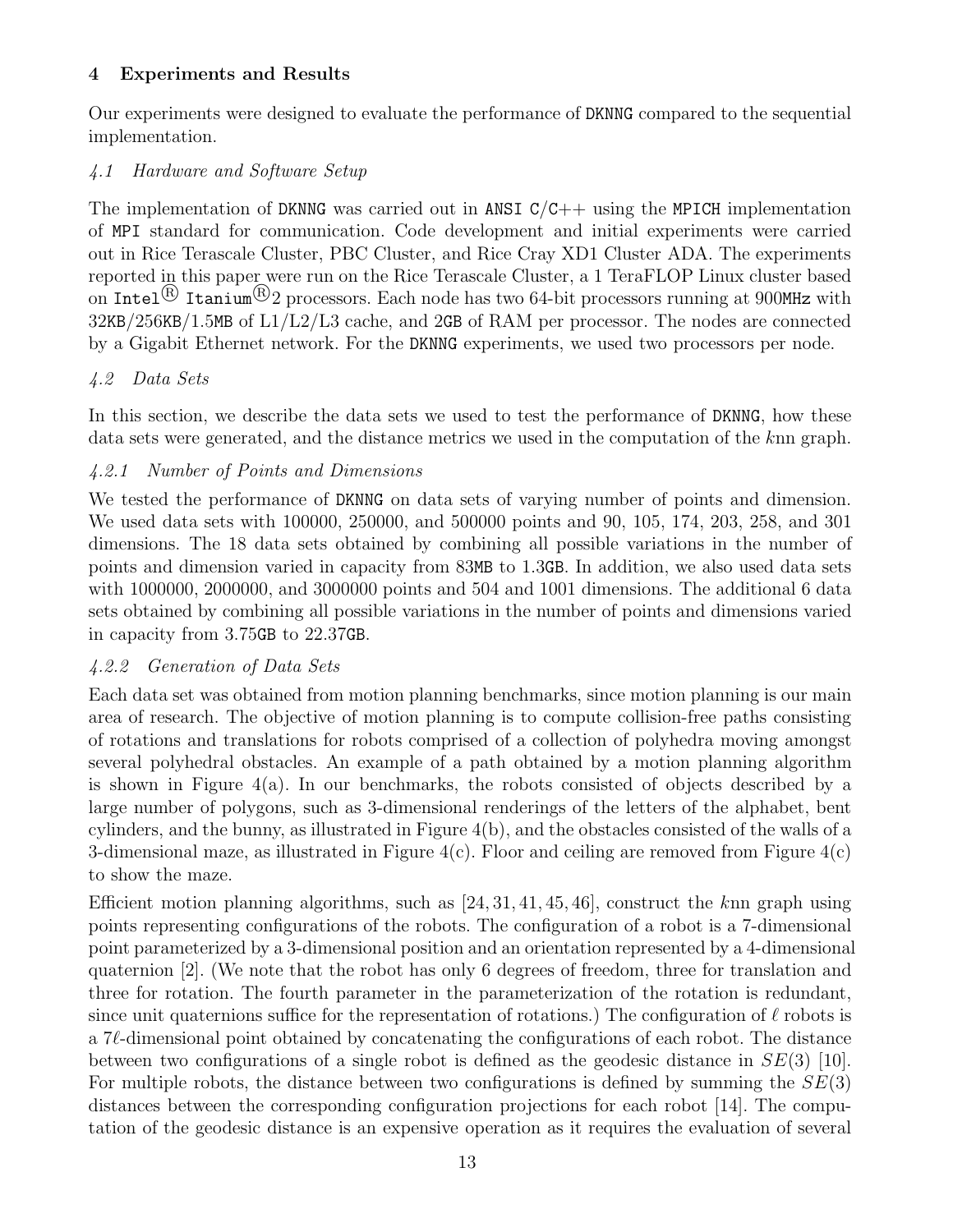

Fig. 4. A motion planning benchmark. The objective of the motion planning is to compute collision-free paths consisting of rotations and translations for robots comprised of a collection of polyhedra moving amongst several polyhedral obstacles in 3-dimensional environments. Rendering of objects is not on the same scale. (a) A path where the robot goes from one side of a wall to the other side of the wall by wiggling its way through a small hole. Illustrated are several consecutive poses of the robot as it follows the path. The arrows indicate the direction of motion from one pose to the other. (b) Several different robots varying from 3-dimensional renderings of the letters of the alphabet to a collection of bent cylinders and complex geometric models such as the bunny. (c) A 3-dimensional maze representing the environment where the robots are allowed to move.

| points     | 100000, 250000, 500000 |     |                   |     |     |            | 1000000, 2000000, 3000000 |              |  |
|------------|------------------------|-----|-------------------|-----|-----|------------|---------------------------|--------------|--|
| dimension  | 90                     | 105 | 174               | 203 | 258 | 301        | 504                       | 1001         |  |
| point type | emb                    | cfg | emb               | cfg | emb | cfg        | cfg                       | cfg          |  |
| distance   | euc<br>geo             |     | euc<br>euc<br>geo |     | geo | geo<br>geo |                           |              |  |
|            | a                      |     |                   |     |     |            |                           | $\mathsf{D}$ |  |

Table 1

Data sets used for the computation of the knn graph. The geodesic (geo) and Euclidean (euc) distances are used for the computation of knn graphs on configuration  $(cfg)$  and embedding (emb) points, respectively. (a) For each dimension, data sets were generated with 100000, 250000, and 500000 points each. (b) For each dimension, data sets were generated with 1000000, 200000, and 3000000 points each.

sin, cos, and square root functions. Alternatively, in order to improve on the efficiency of the computation, the knn graph can be based on the Euclidean distance defined for embeddings of configurations [14]. The knn graph based on embedding points provides a trade-off between efficiency of computation and quality of neighbors computed for each point. An embedding of a single robot configuration is a 6-dimensional point obtained by rotating and translating two 3-dimensional points selected from the geometric description of the robot as specified by the configuration and concatenating the transformed points.

Data sets generated and used by PRM: The data sets generated by the motion planning algorithm **PRM** [31] are described in Table 1(a). **PRM** constructs a knn graph by sampling configurations of the robot uniformly at random and connecting each configuration to its  $k$  closest neighbors by a simple path. The algorithm guarantees that the sampled configurations and the connections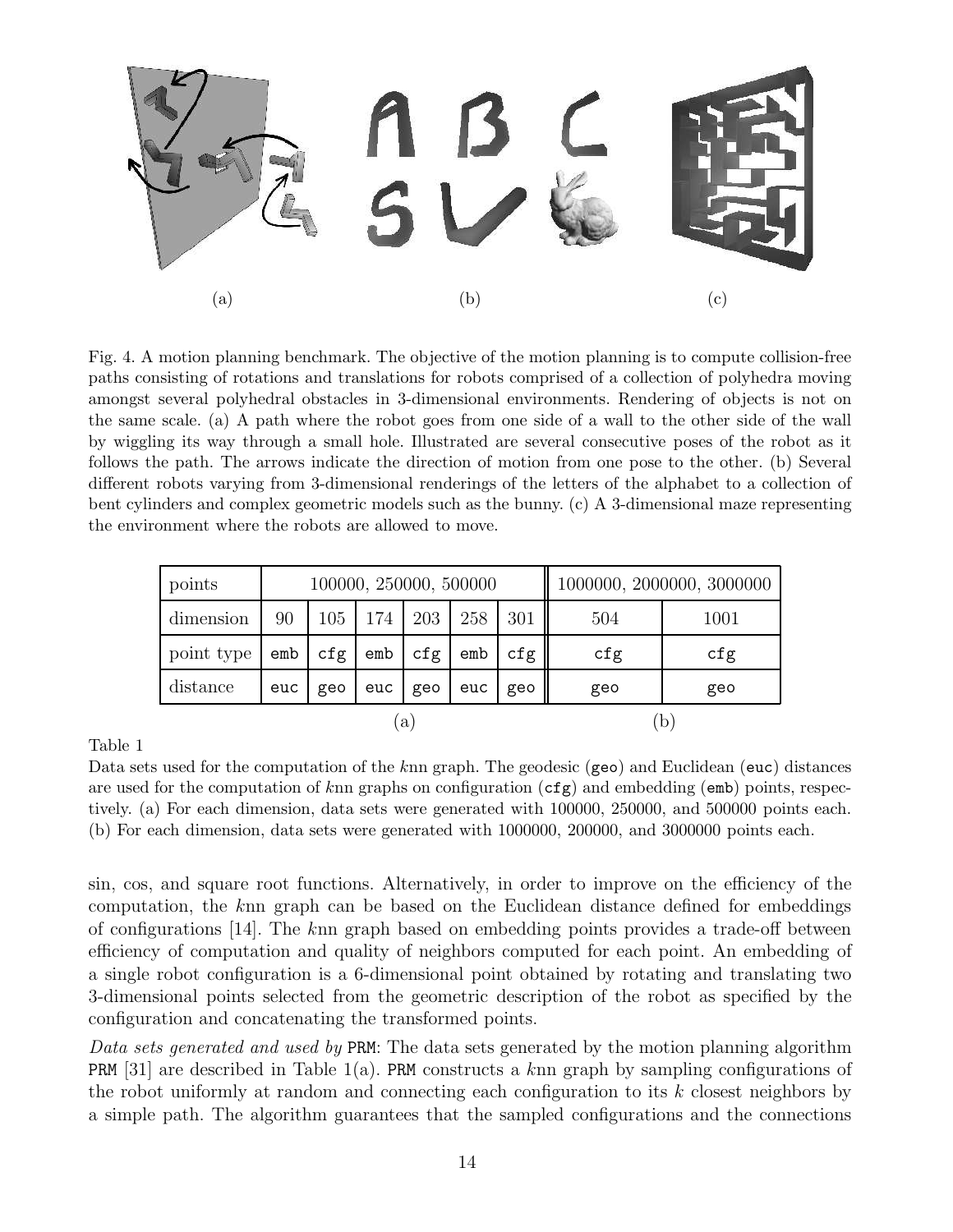between configurations avoid collisions with the obstacles. In order for PRM to find paths for multiple robots in environments with many obstacles or narrow passages, millions of configurations are typically sampled. As described in Table  $1(a)$ , we used data sets consisting either of configuration points or embedding points. All data sets are generated by using PRM [31] to solve motion planning problems in the maze environment of Figure 4. The number of robots was set to 15, 29, and 43 to obtain configuration points of 105, 203, and 301 dimensions and embedding points of 90, 174, and 258 dimensions, respectively. The robots consisted of 3-dimensional renderings of the letters of the alphabet, where the *i*-th robot is the  $(i \mod 26)$ -th letter of the alphabet.

Large data sets: We generated large data sets consisting of 1000000, 2000000, and 3000000 points of 504 and 1001 dimensions by sampling configurations uniformly at random, as described in Table 1(b). We did not use these large data sets for planning because (i) the scope of this paper is the distributed computation of the knn graph and not planning and (ii) time limitations, since planning involves collision checking of configurations and paths and for the data sets of Table 1(b) would require several weeks of computation.

### 4.3 Efficiency of DKNNG

To measure the efficiency of DKNNG, we ran the distributed code on various data sets, as described in section 4.2, using different numbers of processors.

### 4.3.1 Description of Experiments

Number of nearest neighbors: We tested the performance of the sequential and DKNNG algorithms for various values of  $k \in \{15, 45, 150\}$ . We found very little variation in the running times for the sequential algorithm and DKNNG, thus in all our experiments we only report results obtained for  $k = 15$ .

Measuring the computation time of the sequential algorithm: The computation time required by the sequential algorithm is estimated by randomly selecting 500 points from the data set, computing the associated knn queries and calculating the average time required to compute one knn query. The total time is then obtained by multiplying the average time to compute one knn query by the number of points in the data set and adding to it the time it takes to construct the knn data structure. Our experiments with data sets of 100000 and 250000 points and 90, 105, and 174 dimensions showed little variation (less than 60 seconds) between estimated sequential time and actual sequential time.

Each data set can be stored in a single machine: The sizes of the data sets described in Table  $1(a)$ vary from 83MB to 1.3GB. These sizes were chosen to make a fair comparison between DKNNG and the sequential algorithm by ensuring that each data set fits in the main memory of a single machine (see section 4.1 for a description of the hardware we used.) The efficiency of DKNNG would be even higher if each data set does not fit in the main memory of a single machine, as it is often the case in emerging applications in robot motion planning  $[40, 45, 46]$  and biology  $[3, 33, 39, 42, 50, 52]$ , since the performance of the sequential implementation would deteriorate due to frequent disk access.

For each of the 18 data sets of Table  $1(a)$ , we ran DKNNG on 64, 80, and 100 processors. Table 2 contains a summary of the results. For each experiment, we report the computation time required by the sequential version and the efficiency obtained with  $p$  processors. The efficiency is calculated as  $t_1/(t_p \cdot p)$ , where  $t_1$  is the time required by a single processor to compute the knn graph and  $t_p$  is the time required by DKNNG to compute the knn graph when run on  $p$  processors.

Storing each data set requires several machines: We also tested the performance of DKNNG on the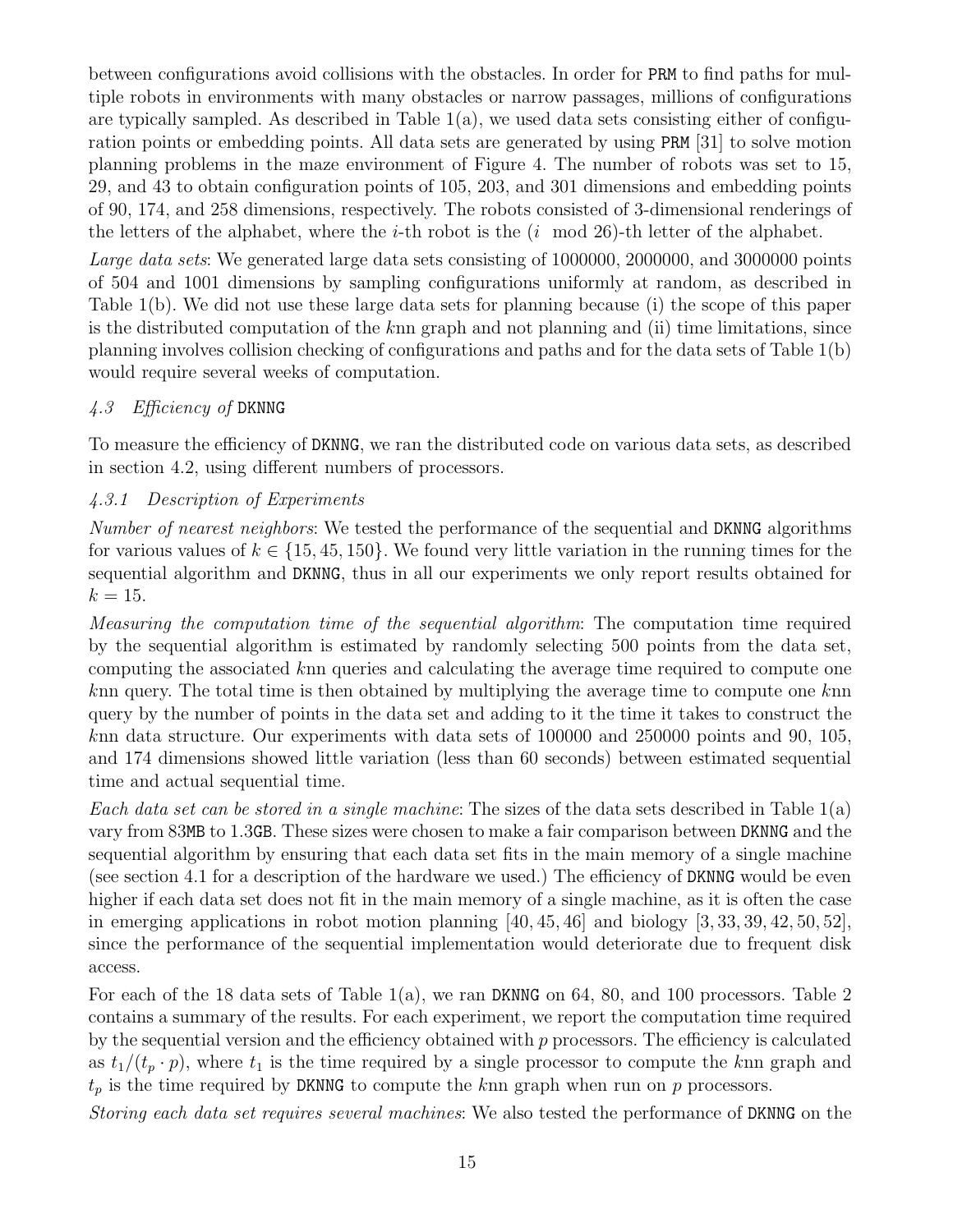|     |                | [emb, euc, $d = 90$ , $k = 15$ ] |        | [cfg, geo, $d = 105$ , $k = 15$ ] |           |           |  |
|-----|----------------|----------------------------------|--------|-----------------------------------|-----------|-----------|--|
|     | 100000         | 250000                           | 500000 | 100000                            | 250000    | 500000    |  |
|     | 108.52m        | 5396.78m<br>1076.35m             |        | 1875.72m                          | 12016.02m | 47301.52m |  |
| 64  | 0.922<br>0.970 |                                  | 0.986  | 0.992                             | 0.996     | 0.998     |  |
| 80  | 0.905          | 0.958                            | 0.982  | 0.990                             | 0.995     | 0.998     |  |
| 100 | 0.889          | 0.958                            | 0.976  | 0.989                             | 0.994     | 0.997     |  |

 $[emb, euc, d = 174, k = 15]$   $[cfg, geo, d = 203, k = 15]$ 

|     | 100000  | 250000   | 500000   | 100000   | 250000    | 500000    |  |  |
|-----|---------|----------|----------|----------|-----------|-----------|--|--|
|     | 197.14m | 1838.97m | 8128.69m | 3666.77m | 22602.67m | 92797.77m |  |  |
| 64  | 0.913   | 0.969    | 0.986    | 0.992    | 0.996     | 0.998     |  |  |
| 80  | 0.876   | 0.958    | 0.981    | 0.990    | 0.996     | 0.998     |  |  |
| 100 | 0.851   | 0.944    | 0.974    | 0.988    | 0.995     | 0.998     |  |  |

 $[emb, euc, d = 258, k = 15]$   $[cfg, geo, d = 301, k = 15]$ 

|         | 100000  | 250000   | 500000   | 100000   | 250000    | 500000     |  |  |
|---------|---------|----------|----------|----------|-----------|------------|--|--|
|         | 264.37m | 2014.33m | 8610.76m | 5416.69m | 34381.19m | 141771.51m |  |  |
| 64      | 0.889   | 0.958    | 0.979    | 0.992    | 0.997     | 0.998      |  |  |
| 80      | 0.853   | 0.946    | 0.973    | 0.990    | 0.996     | 0.998      |  |  |
| $100\,$ | 0.813   | 0.931    | 0.966    | 0.987    | 0.996     | 0.998      |  |  |

Table 2

Efficiency of DKNNG on the data sets of Table  $1(a)$ . The heading of each table indicates the type of the points, the distance metric, the dimension of each point, and the number  $k$  of nearest neighbors (corresponding to a column in Table 1(a)). For each table, experiments were run with 100000, 250000, and 500000 points and on 1, 64, 80, and 100 processors. The row of processor 1 indicates the running time in minutes of the sequential algorithm. For experiments with 64, 80, and 100 processors, we indicate the efficiency of DKNNG computed as  $t_1/(t_p \cdot p)$ , where  $t_p$  is the running time of DKNNG on p processors.

data set of Table 1(b). The purpose of these data sets, which vary in size from 3.75GB to 22.37GB, is to test the efficiency of DKNNG for large data sets, where several machines are required just to store the data. We ran DKNNG using 20, 100, 120, and 140 processors. We based the calculations of the efficiency on the running time for 20 processors, since each processor is capable of storing 1/20-th of the data set in its main memory. This again ensures a fair computation of the efficiency as the number of processors is increased, since the performance of DKNNG on 20 processors does not suffer from frequent disk access. The efficiency is calculated as  $20t_{20}/(t_p \cdot p)$ , where  $t_{20}$  is the running time of DKNNG on 20 processors, and  $t_p$  is the running time of DKNNG on p processors, for  $p = 100, 120, 140$ . The results are presented in Table 3.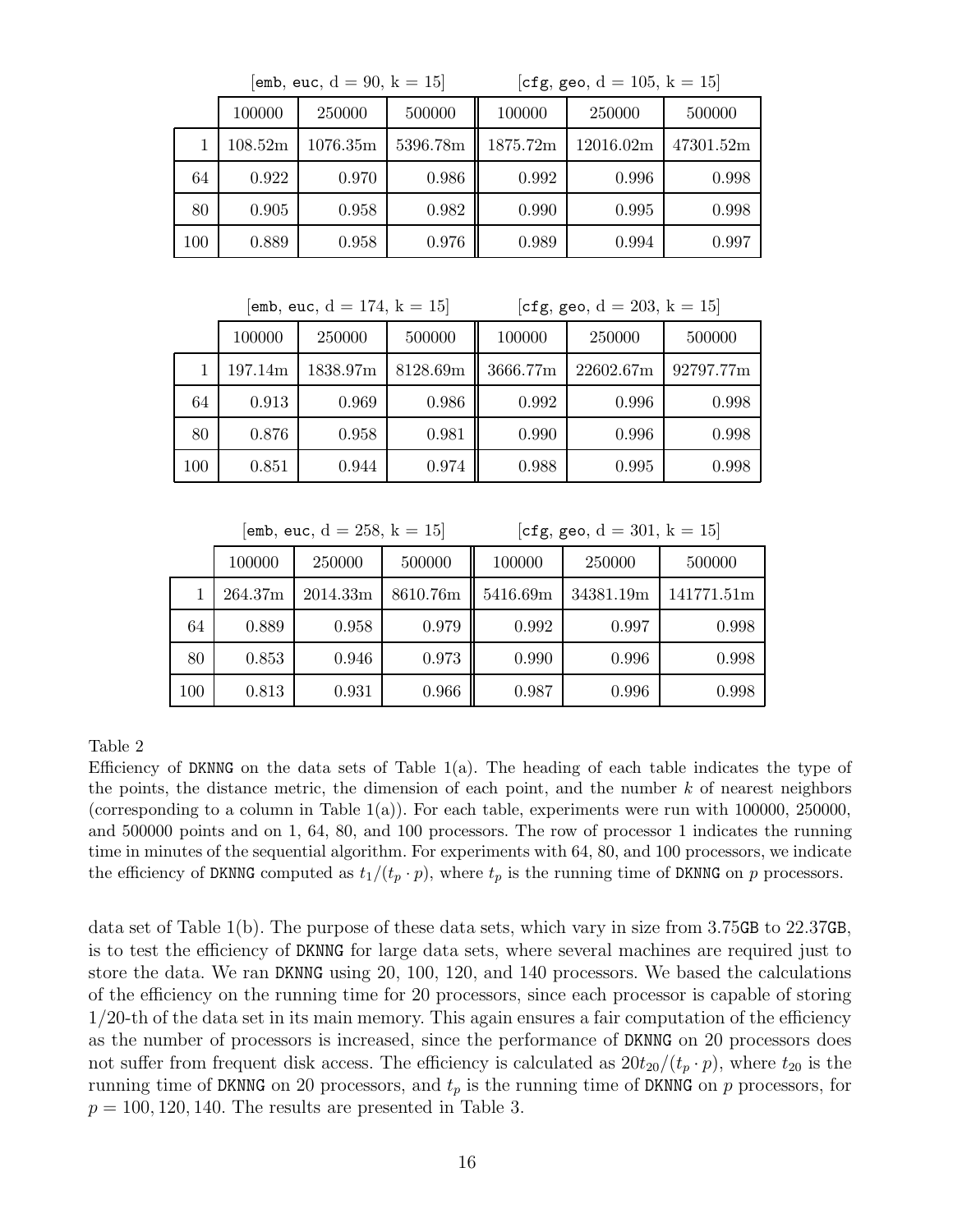|                       |         | $ U_{\perp}E, E_{\perp}U, U - U_{\perp}U, K - U $ |         | $ C_1R, R=0, U = 1001, K = 101$ |         |         |  |
|-----------------------|---------|---------------------------------------------------|---------|---------------------------------|---------|---------|--|
|                       | 1000000 | 2000000                                           | 3000000 | 1000000                         | 2000000 | 3000000 |  |
| $\text{eff}[20, 100]$ | 1.000   | 0.999                                             | 1.000   | 0.999                           | 0.999   | 0.999   |  |
| $\text{eff}[20, 120]$ | 1.000   | 0.999                                             | 1.000   | 0.999                           | 0.999   | 0.999   |  |
| $\text{eff}[20, 140]$ | 1.000   | 0.999                                             | 1.000   | 0.998                           | 0.997   | 0.999   |  |

### $d = 504$  k = 15] [cfg, geo, d = 1001, k

Table 3

Efficiency of DKNNG on the large data sets of Table  $1(b)$ . The heading of each table indicates the type of the points, the distance metric, the dimension of each point, and the number  $k$  of nearest neighbors (corresponding to a column in Table  $1(b)$ ). For each table, experiments were run with 1000000, 2000000, and 3000000 points and on 20, 100, 120, and 140 processors. We report the efficiency of DKNNG on 100, 120, and 140 processors in rows eff $[20, 100]$ , eff $[20, 120]$ , and eff $[20, 140]$ , respectively. The efficiency is calculated based on the running time of DKNNG on 20 processors, i.e.,  $20t_{20}/(t_p \cdot p)$ , where  $t_{20}$  is the running time of DKNNG with 20 processors, and  $t_p$  is the running time of DKNNG on p processors, for  $p = 100, 120, 140.$ 

### 4.3.2 Results

The overall efficiency of DKNNG is reasonably high on all our benchmarks. From the results in Table 2, the efficiency on 64 processors ranges from 0.889 to 0.998 with an average of 0.974 and median of 0.989. When the number of processors is increased to 80, the efficiency ranges from 0.853 to 0.998 with an average of 0.966 and median of 0.986. The efficiency of DKNNG still remains high even on 100 processors, where the efficiency ranges from 0.813 to 0.998 with an average of 0.958 and median of 0.982.

For each dimension, we observe that the efficiency of DKNNG increases as the number of points in the data set increases. As an example, for  $d = 90$  and  $p = 100$ , the efficiency of DKNNG is 0.889 for 100000 points, 0.958 for 250000 points, and 0.976 for 500000 points. One important factor that contributes to the increase in the efficiency is that each processor  $P_i$  has now more points  $S_i$  and thus more opportunities to fill in possible idle or waiting times by computing knn queries for points  $s_i \in S_i$  it owns.

Our experiments also indicate a high efficiency of DKNNG even when different metrics are used. Even though the computation of the Euclidean metric is much faster than the computation of the multiple geodesic metric in  $SE(3)$ , the efficiency of DKNNG remains high in both cases.

For a fixed number of points, we observe that the performance of DKNNG increases as the cost of computing the distance metric increases. For a fixed number of points and a fixed distance metric, we observe that the performance of DKNNG decreases as the dimension increases. The increase in the cost of computing the distance metric increases the useful computation time since more time is spent computing queries. The increase in the dimension increases communication costs since more data is communicated over the network when sending queries from one processor to another. Hence, depending on whether the increase in useful computations dominates over the increase in communication costs, the performance of DKNNG either increases or decreases, respectively. As an example, when using the Euclidean metric, the efficiency of DKNNG for  $n = 250000$  and  $p = 100$ is 0.958 for  $d = 90, 0.944$  for  $d = 174$ , and 0.931 for  $d = 258$ . When using a computationally more expensive metric, such as the geodesic metric, the efficiency of DKNNG for  $n = 250000$  and  $p = 100$  is 0.994 for  $d = 105$ , 0.995 for  $d = 203$ , and 0.996 for  $d = 301$ .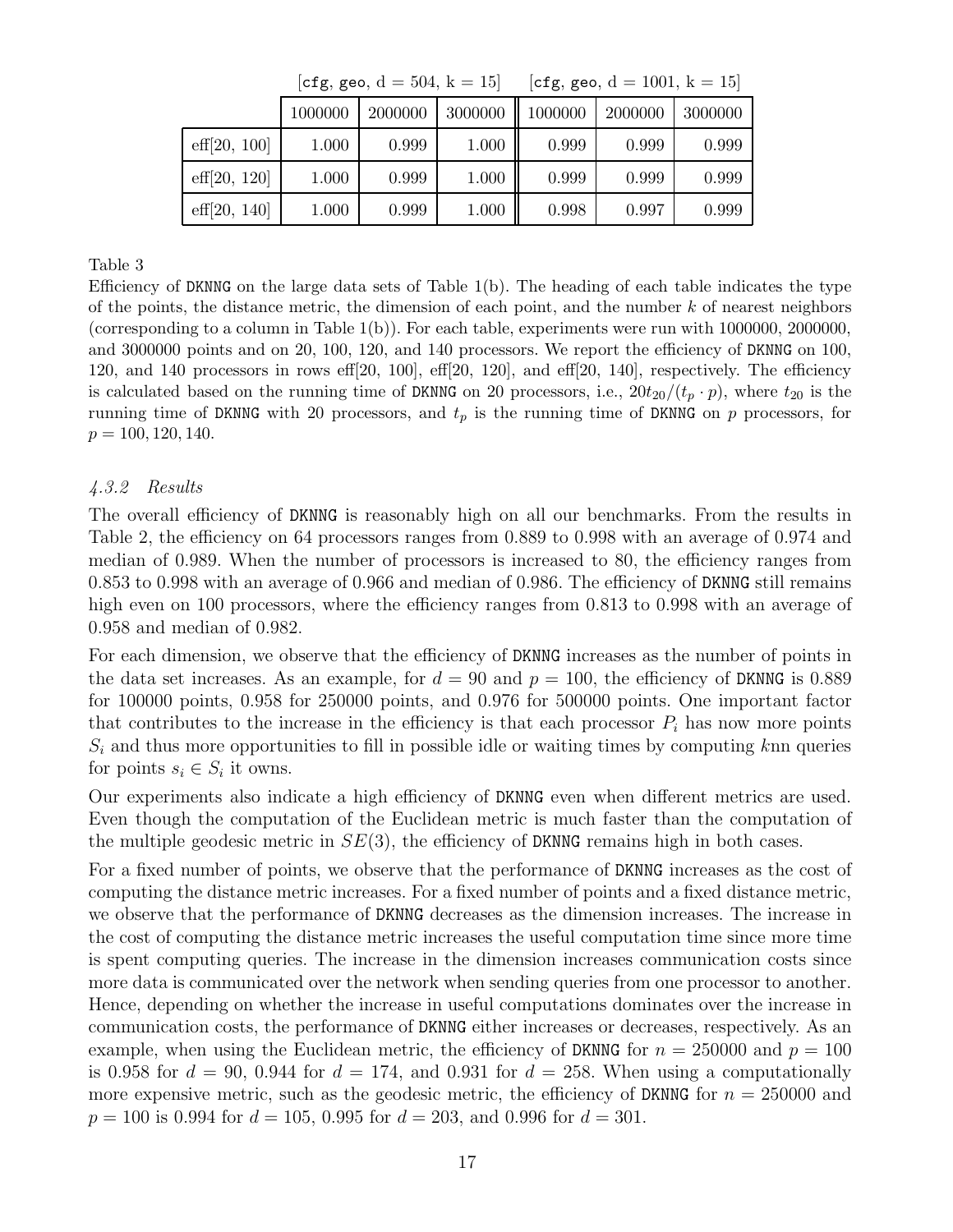

Fig. 5. Performance of the DKNNG algorithm. (a) Comparison of the ideal efficiency with the worst, average, median, and the best efficiency obtained for all the data sets of Table 1(a). (b) Characterization of the useful computation for  $p = 100$  for the data set with  $d = 105$  and  $n = 500000$  by showing what percentage of the time is spent computing knn queries.

Figure 5(a) compares the ideal efficiency to the worst, average, median, and the best efficiency obtained for all the data sets of Table 1(a) when DKNNG is run on 64, 80, and 100 processors. Figure 5(a) indicates a nearly ideal efficiency for the DKNNG algorithm.

Figure 5(b) presents logged data for the data set with  $d = 105$  and  $n = 500000$ , when DKNNG is run on 100 processors, showing the percentage of time spent computing knn queries. The plot in Figure 5(b) is characteristic of the behavior of DKNNG on the other data sets as well. Figure 5(b) indicates that most of the time, ranging from 99.35% to 99.77%, is spent doing useful computation, i.e., computation of knn queries on behalf of other processors and computation of knn queries for points owned by the processor, which results in a highly efficient distributed algorithm.

The results in Table 3 indicate that DKNNG achieves high efficiency for large data sets. As discussed earlier, increasing the number of points and the cost of computing the distance metric increases the useful computation time since more time is spent computing knn queries, resulting in an almost ideal efficiency for DKNNG.

# 5 Discussion

Our work is motivated by increasingly high-dimensional problems arising from motion planning [14, 31, 35, 40, 45, 46], biological applications [3, 33, 39, 42, 50, 52], pattern recognition [21], data mining [18, 51], multimedia systems [13], geographic information systems [34, 43], and many other research fields, which often require efficient computations of knn graphs based on arbitrary distance metrics. This paper presents an algorithm for efficiently distributing the computation of such graphs using a decentralized approach.

Our distributed framework is general and can be extended in many ways. Possible extensions include the computation of graphs based on other types of proximity queries, such as approximate knn or range queries, as discussed in section 3.6. In addition, our distributed framework allows for the exploitation of certain properties of the data structures used for the computation of knn queries, approximate knn queries, or range queries, to improve the overall efficiency of the DKNNG algorithm.

The efficiency of DKNNG derives in part from a careful prioritization and handling of requests be-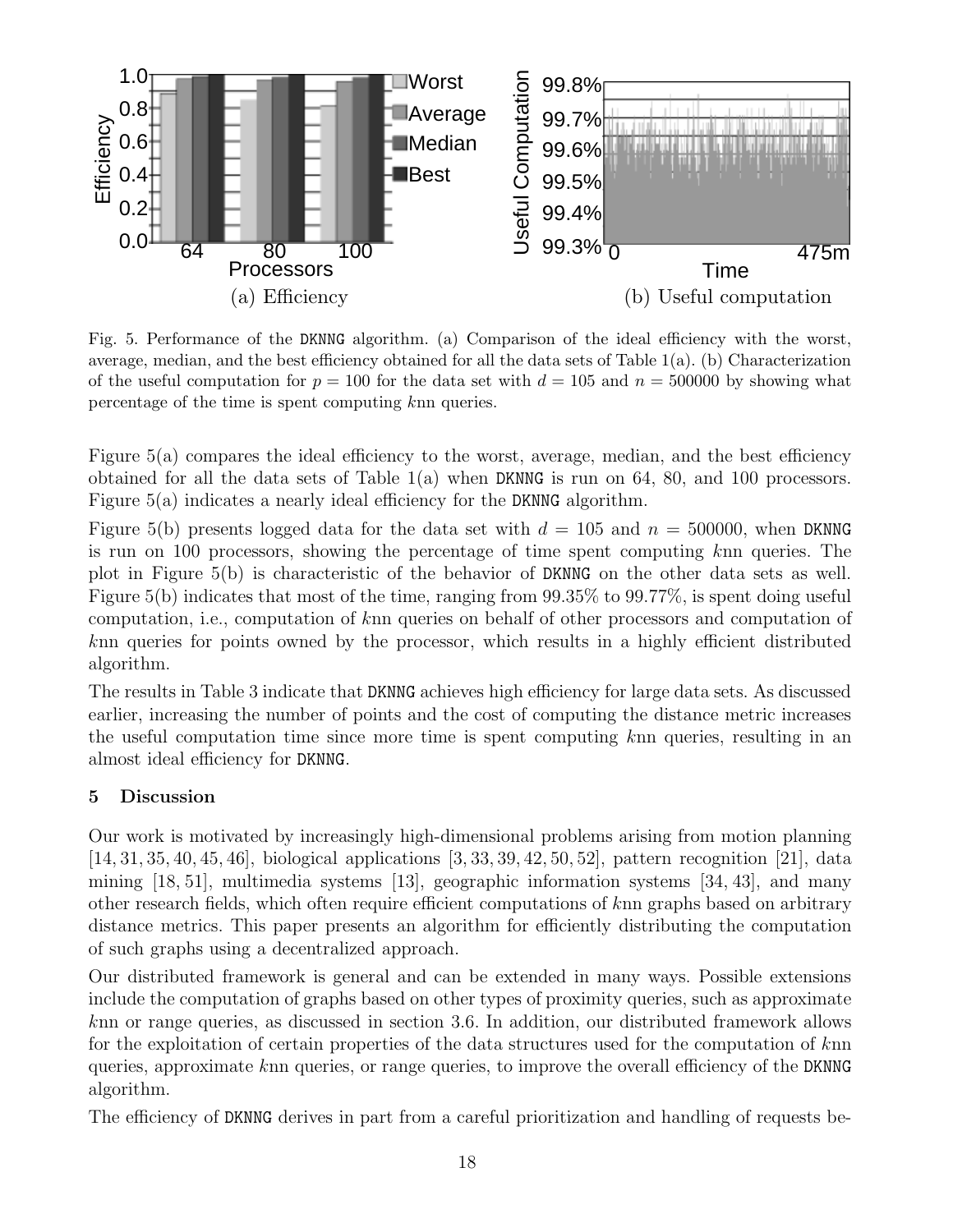tween processors and a systematic exploitation of properties of knn data structures. Throughout the distributed computation, each processor uses computations that do not require communications to fill in idle times and gives a higher priority to computations requests by other processors in order to provide a timely response. Information collected during the computation of knn queries by one processor is shared with other processors which use it to prune the computations of their knn queries. The information sharing in some cases makes the computation of certain knn queries completely unnecessary and thus reduces communication and computation costs. Our experimental results suggest that our distributed framework supports the efficient computation by hundreds of processors of very large knn graphs consisting of millions of points with hundreds of dimensions and arbitrary distance metrics.

We intend to integrate DKNNG with our motion planning algorithms [45, 46] and use it for the solution of robot motion planning problems of unprecedented complexity. While recent motion planners can successfully solve robot motion planning problems with tens of dimensions, our objective is to solve robot motion planning problems consisting of thousands of dimensions. Other challenging applications stemming from biology, pattern recognition, data mining, fraud detection, geographic information systems that rely on the computation of knn graphs could benefit similarly from the use of our distributed DKNNG framework.

#### Acknowledgements

The authors would like to thank Cristian Coarfa for helpful discussions and comments. Work on this paper has been supported in part by NSF 0205671, NSF 0308237, ATP 003604-0010-2003, NIH GM078988, and a Sloan Fellowship to LK. Experiments reported in this paper have been obtained on equipment supported by EIA 0216467, NSF CNS 0454333, and NSF CNS 0421109 in partnership with Rice University, AMD, and Cray.

### References

- [1] M. H. Ali, A. A. Saad, M. A. Ismail, The PN-tree: A parallel and distributed multidimensional index, Distributed and Parallel Databases 17 (2) (2005) 111–133.
- [2] S. L. Altmann, Rotations, Quaternions, and Double Groups, Clarendon Press, Oxford, England, 1986.
- [3] M. S. Apaydin, D. L. Brutlag, C. Guestrin, D. Hsu, J.-C. Latombe, Stochastic roadmap simulation: An efficient representation and algorithm for analyzing molecular motion, Journal of Computational Biology 10 (3–4) (2003) 257–281.
- [4] S. Arya, D. M. Mount, S. Nathan, An optimal algorithm for approximate nearest neighbor searching in fixed dimensions, Journal of the ACM 45 (6) (1998) 891–923.
- [5] M. J. Atallah, S. Prabhakar, (Almost) Optimal parallel block access for range queries, Information Sciences 157 (1-2) (2003) 21–31.
- [6] C. M. Bishop, Neural Networks for Pattern Recognition, Oxford University Press, Oxford, England, 1995.
- [7] B. Braunmüller, M. Ester, H.-P. Kriegel, J. Sander, Multiple similarity queries: a basic DBMS operation for mining in metric databases, IEEE Transactions on Knowledge and Data Engineering 13 (1) (2001) 79–95.
- [8] S. Brin, Near neighbor search in large metric spaces, in: International Conference on Very Large Data Bases, San Francisco, California, 1995, pp. 574–584.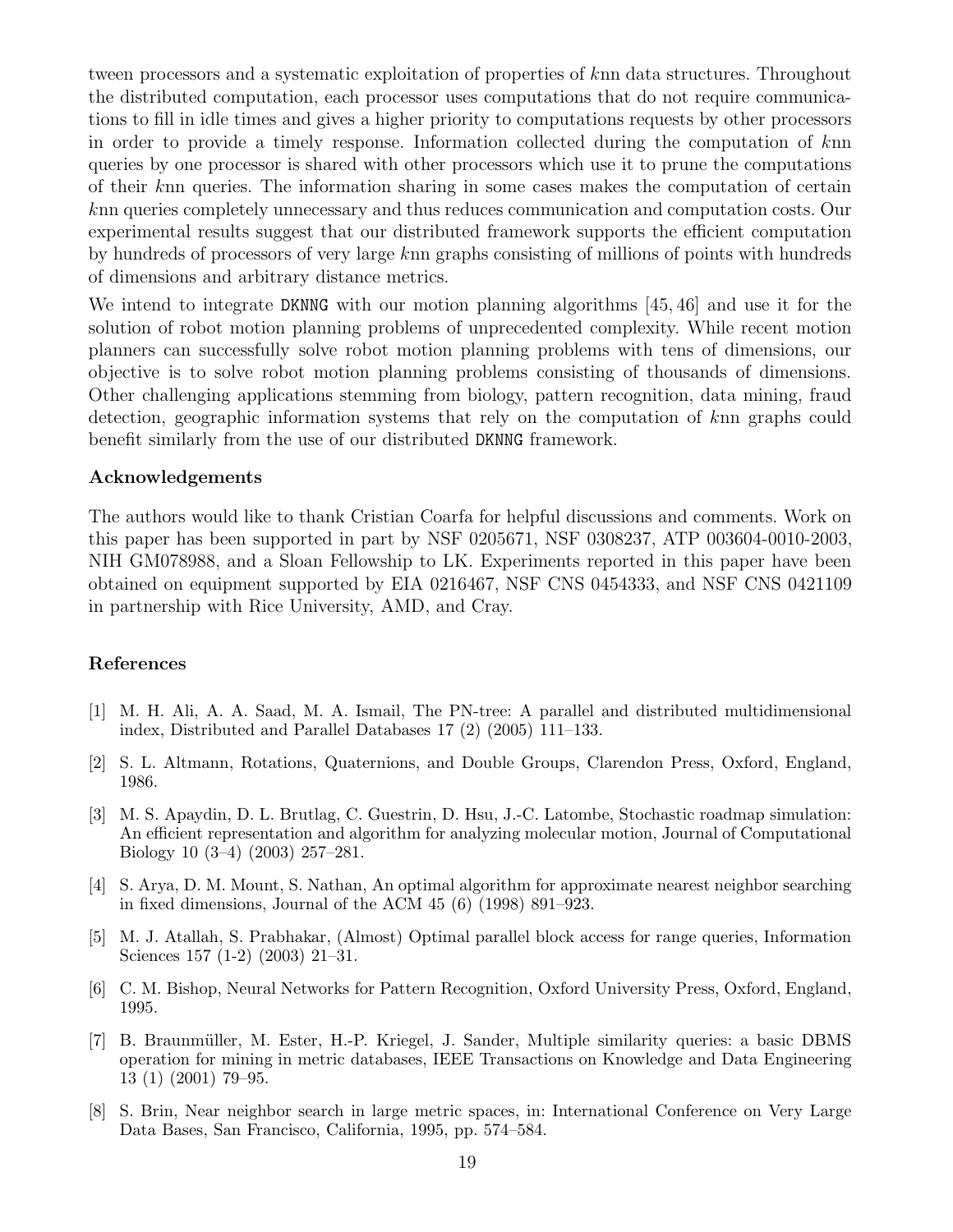- [9] F. Buccafurri, G. Lax, Fast range query estimation by n-level tree histograms, IEEE Transactions on Knowledge and Data Engineering 51 (2) (2004) 257–275.
- [10] F. Bullo, R. M. Murray, Proportional derivative (PD) control on the Euclidean group, in: European Control Conference, Vol. 2, Rome, Italy, 1995, pp. 1091–1097.
- [11] D. Burago, Y. Burago, S. Ivanov, I. D. Burago, A Course in Metric Geometry, American Mathematical Society, 2001.
- [12] P. B. Callahan, Optimal parallel all-nearest-neighbors using the well-separated pair decomposition, in: IEEE Symposium on Foundations of Computer Science, 1993, pp. 332–340.
- [13] M. Cheng, S. Cheung, T. Tse, Towards the application of classification techniques to test and identify faults in multimedia systems, in: IEEE International Conference on Quality Software, Los Alamitos, California, 2004, pp. 32–40.
- [14] H. Choset, K. M. Lynch, S. Hutchinson, G. Kantor, W. Burgard, L. E. Kavraki, S. Thrun, Principles of Robot Motion: Theory, Algorithms, and Implementations, MIT Press, Cambridge, MA, 2005.
- [15] B. Cui, B. C. Ooi, J. Su, K.-L. Tan, Contorting high-dimensional data for efficient main memory knn processing, in: ACM SIGMOD International Conference on Management of Data, San Diego, California, 2003, pp. 479–490.
- [16] B. Cui, H. T. Shen, J. Shen, K.-L. Tan, Exploring bit-difference for approximate knn search in high-dimensional databases, in: Australasian Database Conference, Newcastle, Australia, 2005, pp. 165–174.
- [17] P. Das, M. Moll, H. Stamati, L. E. Kavraki, C. Clementi, Low-dimensional free energy landscapes of protein folding reactions by nonlinear dimensionality reduction, Proceedings of the National Academy of Science USA 103 (26) (2006) 9885–9890.
- [18] B. V. Dasarathy, Nearest-neighbor approaches, in: W. Klosgen, J. M. Zytkow, J. Zyt (Eds.), Handbook of Data Mining and Knowledge Discovery, Oxford University Press, New York, New York, 2002, pp. 88–298.
- [19] M. de Berg, M. van Kreveld, M. H. Overmars, Computational Geometry: Algorithms and Applications, Springer, Berlin, 1997.
- [20] F. Dehne, A. Rau-Chaplin, Scalable parallel computational geometry for coarse grained multicomputers, International Journal of Computational Geometry & Applications 6 (3) (1996) 379–400.
- [21] R. O. Duda, P. E. Hart, D. G. Stork, Pattern Classification, John Wiley & Sons, New York, New York, 2000.
- [22] P. W. Finn, L. E. Kavraki, Computational approaches to drug design, Algorithmica 25 (1999) 347–371.
- [23] J. H. Freidman, J. L. Bentley, R. A. Finkel, An algorithm for finding best matches in logarithmic expected time, ACM Transactions on Mathematical Software 3 (3) (1977) 209–226.
- [24] R. Geraerts, M. Overmars, A comparitive study of probabilistic roadmap planners, in: J.-D. Boissonnat, J. Burdick, K. Goldberg, S. Hutchinson (Eds.), Algorithmic Foundations of Robotics V, Springer-Verlag, 2002, pp. 43–58.
- [25] A. Grama, G. Karypis, V. Kumar, A. Gupta, An Introduction to Parallel Computing: Design and Analysis of Algorithms, Addison Wesley, Boston, MA, 2003.
- [26] A. Guttman, R-trees: A dynamic index structure for spatial searching, in: ACM SIGMOD International Conference on Management of Data, Boston, Massachusetts, 1984, pp. 47–54.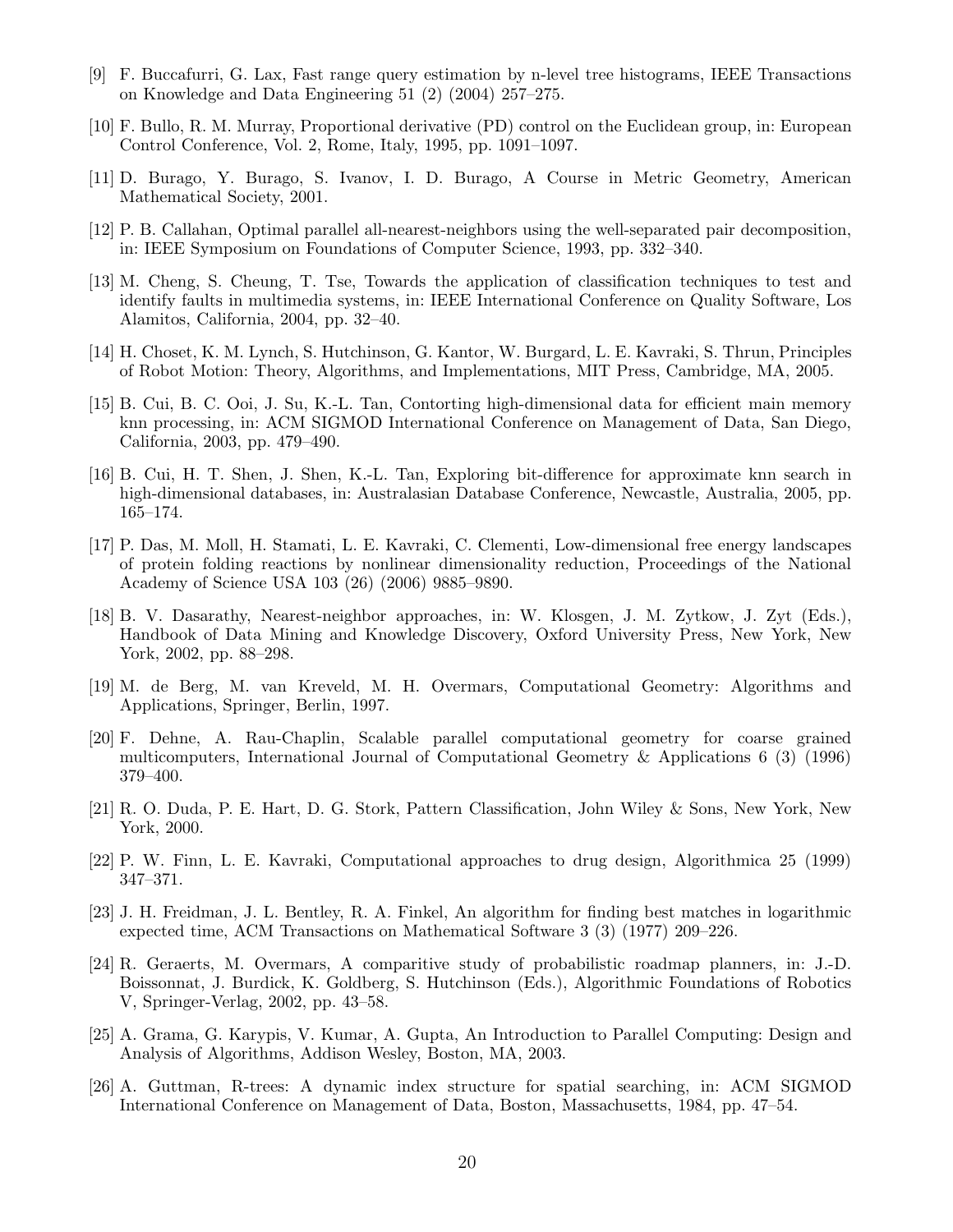- [27] P. Indyk, Nearest neighbors in high-dimensional spaces, in: J. E. Goodman, J. O'Rourke (Eds.), Handbook of Discrete and Computational Geometry, CRC Press, 2004, pp. 877–892.
- [28] H. V. Jagadish, B. C. Ooi, K.-L. Tan, C. Yu, R. Zhang, iDistance: An adaptive B+-tree based indexing method for nearest neighbor search, ACM Transactions on Database Systems 30 (2) (2005) 364–397.
- [29] R. Jin, G. Yang, G. Agrawal, Shared memory parallelization of data mining algorithms: Techniques, programming interface, and performance, IEEE Transactions on Knowledge and Data Engineering 17 (1) (2005) 71–89.
- [30] L. E. Kavraki, Geometry and the discovery of new ligands, in: J.-P. Laumond, M. H. Overmars (Eds.), Algorithms for Robotic Motion and Manipulation, A. K. Peters, 1997, pp. 435–448.
- [31] L. E. Kavraki, P. Švestka, J.-C. Latombe, M. H. Overmars, Probabilistic roadmaps for path planning in high-dimensional configuration spaces, IEEE Transactions on Robotics and Automation 12 (4) (1996) 566–580.
- [32] F. Korn, B.-U. Pagel, C. Faloutsos, On the 'dimensionality curse' and the 'self-similarity blessing', IEEE Transactions on Knowledge and Data Engineering 13 (1) (2001) 96–111.
- [33] H.-P. Kriegel, M. Pfeifle, S. Schönauer, Similarity search in biological and engineering databases, IEEE Data Engineering Bulletin 27 (4) (2004) 37–44.
- [34] W.-S. Ku, R. Zimmermann, H. Wang, C.-N. Wan, Adaptive nearest neighbor queries in travel time networks, in: ACM International Workshop on Geographic Information Systems, Bremen, Germany, 2005, pp. 210–219.
- [35] J. Kuffner, K. Nishiwaki, S. Kagami, M. Inaba, H. Inoue, Motion planning for humanoid robots, in: D. Paolo, R. Chatila (Eds.), International Symposium of Robotics Research, Vol. 15 of Springer Tracts in Advanced Robotics, Springer Verlag, Siena, Italy, 2005, pp. 365–374.
- [36] E. Kushilevitz, R. Ostrovsky, Y. Rabani, Efficient search for approximate nearest neighbor in high dimensional spaces, SIAM Journal of Computing 30 (2) (2000) 457–474.
- [37] S. M. LaValle, P. W. Finn, L. E. Kavraki, J.-C. Latombe, Efficient database screening for rational drug design using pharmacophore-constrained conformational search, in: International Conference on Computational Molecular Biology, Lyon, France, 1999, pp. 250–260.
- [38] T. Liu, A. W. Moore, A. Gray, K. Yang, An investigation of practical approximate nearest neighbor algorithms, in: L. K. Saul, Y. Weiss, L. Bottou (Eds.), Advances in Neural Information Processing Systems, MIT Press, Cambridge, MA, 2005, pp. 825–832.
- [39] S. McGinnis, T. L. Madden, BLAST: at the core of a powerful and diverse set of sequence analysis tools, Nucleic Acids Research 32 (2004) W20–W25.
- [40] M. Moll, L. E. Kavraki, Path planning for variable resolution minimal-energy curves of constant length, in: IEEE International Conference on Robotics and Automation, Barcelona, Spain, 2005, pp. 2143–2147.
- [41] M. Morales, S. Rodriguez, N. Amato, Improving the connectivity of PRM roadmaps, in: IEEE International Conference on Robotics and Automation, Taipei, Taiwan, 2003, pp. 4427–4432.
- [42] M. Paik, Y. Yang, Combining nearest neighbor classifiers versus cross-validation selection, Statistical Applications in Genetics and Molecular Biology 3 (1) (2004) article 12.
- [43] A. Papadopoulos, Y. Manolopoulos, Parallel processing of nearest neighbor queries in declustered spatial data, in: ACM International Workshop on Advances in Geographic Information Systems, Rockville, Maryland, 1996, pp. 35–43.
- [44] A. N. Papadopoulos, Y. Manolopoulos, Nearest Neighbor Search: A Database Perspective, Series in Computer Science, Springer Verlag, Berlin, Germany, 2005.